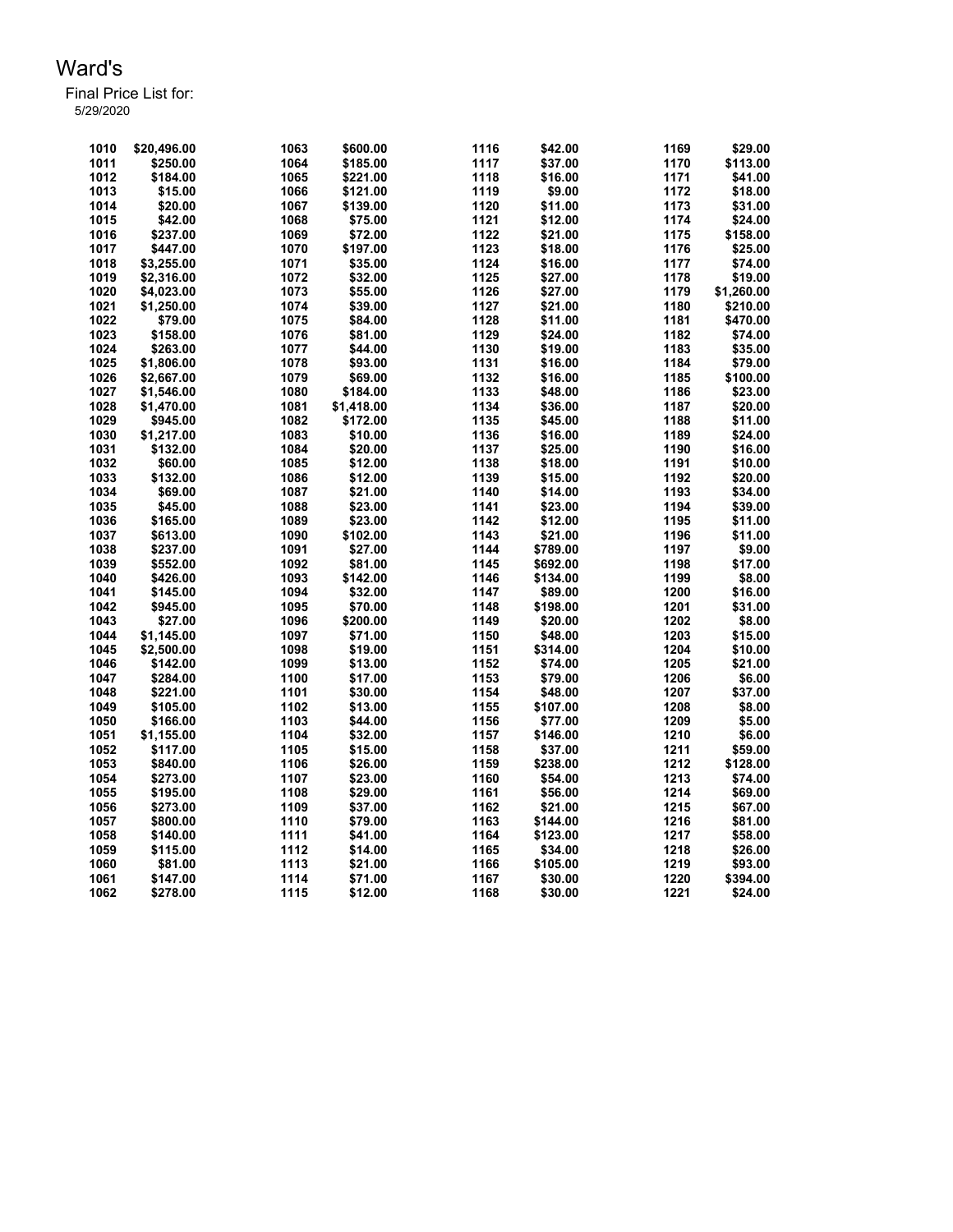| 1222 | \$93.00    | 1275 | \$58.00    | 1328 | \$47.00  | 1381         | \$9.00  |
|------|------------|------|------------|------|----------|--------------|---------|
| 1223 | \$42.00    | 1276 | \$11.00    | 1329 | \$37.00  | 1382         | \$8.00  |
| 1224 | \$328.00   | 1277 | \$16.00    | 1330 | \$111.00 | 1383         | \$21.00 |
| 1225 | \$846.00   | 1278 | \$16.00    | 1331 | \$134.00 | 1384         | \$16.00 |
| 1226 | \$155.00   | 1279 | \$27.00    | 1332 | \$34.00  | 1385         | \$16.00 |
| 1227 | \$105.00   | 1280 | \$20.00    | 1333 | \$17.00  | 1386         | \$15.00 |
| 1228 | \$111.00   | 1281 | \$16.00    | 1334 | \$125.00 | 1387         | \$13.00 |
| 1229 | \$79.00    | 1282 | \$25.00    | 1335 | \$42.00  | 1388         | \$10.00 |
| 1230 | \$112.00   | 1283 | \$15.00    | 1336 | \$6.00   | 1389         | \$8.00  |
| 1231 | \$44.00    | 1284 | \$17.00    | 1337 | \$11.00  | 1390         | \$12.00 |
| 1232 | \$60.00    | 1285 | \$23.00    | 1338 | \$6.00   | 1391         | \$11.00 |
| 1233 | \$137.00   | 1286 | \$10.00    | 1339 | \$35.00  | 1392         | \$8.00  |
| 1234 |            | 1287 |            | 1340 | \$79.00  | 1393         | \$10.00 |
|      | \$30.00    |      | \$75.00    |      |          |              |         |
| 1235 | \$27.00    | 1288 | \$23.00    | 1341 | \$15.00  | 1394         | \$42.00 |
| 1236 | \$24.00    | 1289 | \$16.00    | 1342 | \$42.00  | 1395         | \$21.00 |
| 1237 | \$199.00   | 1290 | \$21.00    | 1343 | \$37.00  | 1396         | \$16.00 |
| 1238 | \$23.00    | 1291 | \$23.00    | 1344 | \$23.00  | 1397         | \$10.00 |
| 1239 | \$27.00    | 1292 | \$13.00    | 1345 | \$7.00   | 1398         | \$27.00 |
| 1240 | \$11.00    | 1293 | \$48.00    | 1346 | \$23.00  | 1399         | \$10.00 |
| 1241 | \$18.00    | 1294 | \$39.00    | 1347 | \$11.00  | 1400         | \$23.00 |
| 1242 | \$17.00    | 1295 | \$42.00    | 1348 | \$10.00  | 1401         | \$15.00 |
| 1243 | \$21.00    | 1296 | \$19.00    | 1349 | \$11.00  | 1402         | \$23.00 |
| 1244 | \$70.00    | 1297 | \$16.00    | 1350 | \$9.00   | 1403         | \$23.00 |
| 1245 | \$14.00    | 1298 | \$47.00    | 1351 | \$6.00   | 1404         | \$8.00  |
| 1246 | \$18.00    | 1299 | \$143.00   | 1352 | \$8.00   | 1405         | \$14.00 |
| 1247 | \$10.00    | 1300 | \$47.00    | 1353 | \$11.00  | 1406         | \$20.00 |
| 1248 | \$210.00   | 1301 | \$39.00    | 1354 | \$16.00  | 1407         | \$9.00  |
| 1249 | \$1,470.00 | 1302 | \$113.00   | 1355 | \$16.00  | 1408         | \$25.00 |
| 1250 | \$154.00   | 1303 | \$84.00    | 1356 | \$16.00  | 1409         | \$9.00  |
| 1251 | \$12.00    | 1304 | \$210.00   | 1357 | \$37.00  | 1410         | \$8.00  |
| 1252 | \$24.00    | 1305 | \$97.00    | 1358 | \$21.00  | 1411         | \$0.00  |
| 1253 | \$39.00    | 1306 | \$100.00   | 1359 | \$21.00  | 1412         | \$17.00 |
| 1254 | \$75.00    | 1307 | \$37.00    | 1360 | \$54.00  | 1413         | \$53.00 |
| 1255 | \$30.00    | 1308 | \$47.00    | 1361 | \$21.00  | 1414         | \$37.00 |
| 1256 | \$11.00    | 1309 | \$192.00   | 1362 | \$105.00 | 1415         | \$30.00 |
| 1257 | \$12.00    | 1310 | \$93.00    | 1363 | \$21.00  | 1416         | \$48.00 |
| 1258 | \$15.00    | 1311 | \$102.00   | 1364 | \$27.00  | 1417         | \$27.00 |
|      |            |      |            |      | \$20.00  |              |         |
| 1259 | \$10.00    | 1312 | \$809.00   | 1365 |          | 1418<br>1419 | \$39.00 |
| 1260 | \$10.00    | 1313 | \$58.00    | 1366 | \$10.00  |              | \$16.00 |
| 1261 | \$11.00    | 1314 | \$199.00   | 1367 | \$14.00  | 1420         | \$10.00 |
| 1262 | \$13.00    | 1315 | \$126.00   | 1368 | \$26.00  | 1421         | \$17.00 |
| 1263 | \$25.00    | 1316 | \$35.00    | 1369 | \$12.00  | 1422         | \$58.00 |
| 1264 | \$27.00    | 1317 | \$49.00    | 1370 | \$23.00  | 1423         | \$50.00 |
| 1265 | \$21.00    | 1318 | \$32.00    | 1371 | \$12.00  | 1424         | \$15.00 |
| 1266 | \$9.00     | 1319 | \$47.00    | 1372 | \$10.00  | 1425         | \$45.00 |
| 1267 | \$15.00    | 1320 | \$24.00    | 1373 | \$8.00   | 1426         | \$37.00 |
| 1268 | \$6.00     | 1321 | \$38.00    | 1374 | \$25.00  | 1427         | \$21.00 |
| 1269 | \$21.00    | 1322 | \$176.00   | 1375 | \$11.00  | 1428         | \$16.00 |
| 1270 | \$5.00     | 1323 | \$47.00    | 1376 | \$10.00  | 1429         | \$11.00 |
| 1271 | \$6.00     | 1324 | \$67.00    | 1377 | \$9.00   | 1430         | \$13.00 |
| 1272 | \$12.00    | 1325 | \$1,125.00 | 1378 | \$3.00   | 1431         | \$12.00 |
| 1273 | \$9.00     | 1326 | \$27.00    | 1379 | \$9.00   | 1432         | \$9.00  |
| 1274 | \$11.00    | 1327 | \$326.00   | 1380 | \$11.00  | 1433         | \$15.00 |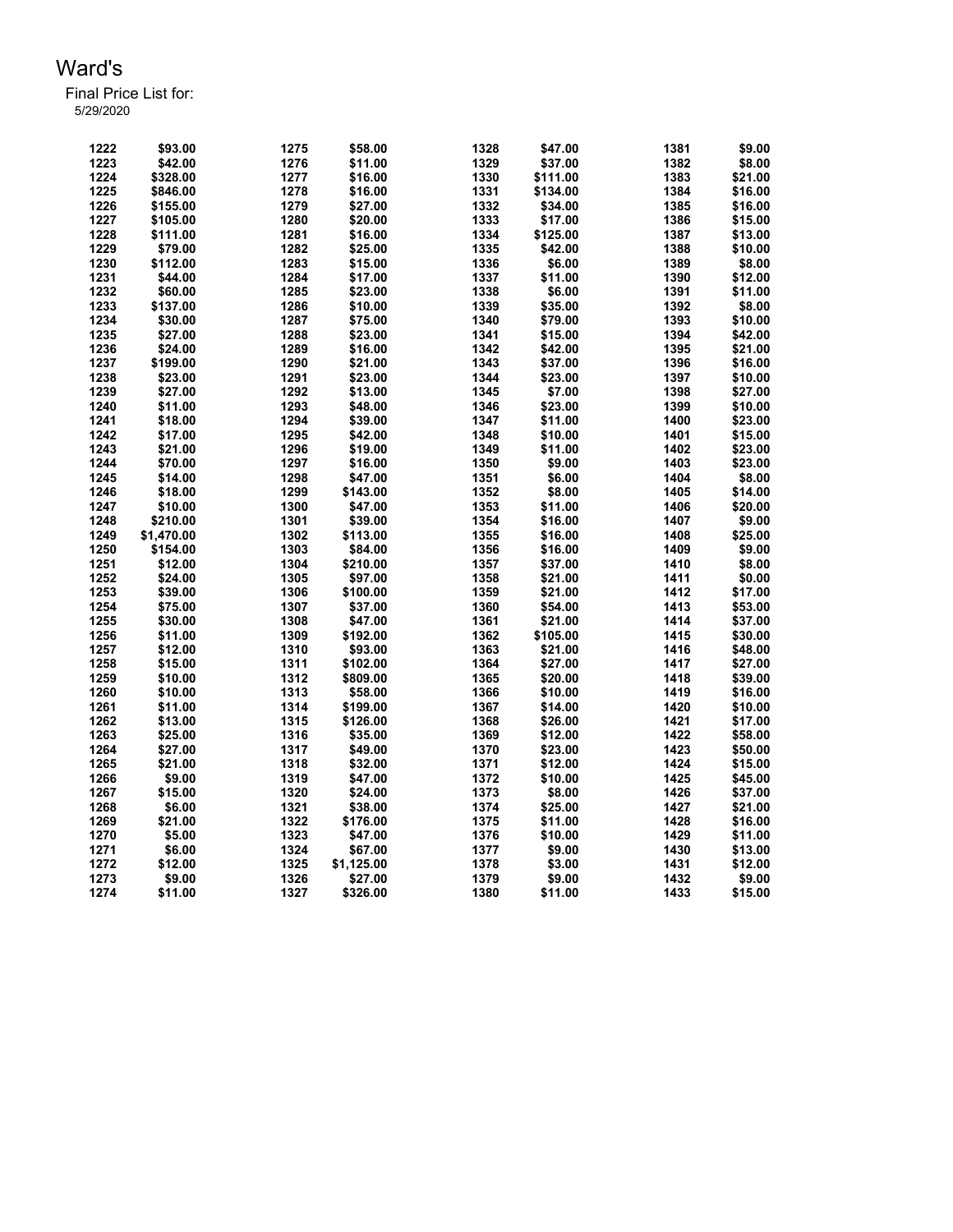| 1434 | \$11.00    | 1487 | \$37.00  | 1540 | \$6.00   | 1593 | \$48.00    |
|------|------------|------|----------|------|----------|------|------------|
| 1435 | \$16.00    | 1488 | \$27.00  | 1541 | \$15.00  | 1594 | \$19.00    |
| 1436 | \$36.00    | 1489 | \$16.00  | 1542 | \$16.00  | 1595 | \$32.00    |
| 1437 | \$25.00    | 1490 | \$4.00   | 1543 | \$23.00  | 1596 | \$28.00    |
| 1438 | \$17.00    | 1491 | \$14.00  | 1544 | \$16.00  | 1597 | \$50.00    |
| 1439 | \$10.00    | 1492 | \$12.00  | 1545 | \$10.00  | 1598 | \$67.00    |
| 1440 | \$29.00    | 1493 | \$8.00   | 1546 | \$12.00  | 1599 | \$25.00    |
| 1441 | \$7.00     | 1494 | \$9.00   | 1547 | \$39.00  | 1600 | \$48.00    |
| 1442 | \$58.00    | 1495 | \$10.00  | 1548 | \$44.00  | 1601 | \$48.00    |
| 1443 | \$18.00    | 1496 | \$39.00  | 1549 | \$77.00  | 1602 | \$12.00    |
| 1444 | \$24.00    | 1497 | \$23.00  | 1550 | \$60.00  | 1603 | \$35.00    |
| 1445 | \$16.00    | 1498 | \$13.00  | 1551 | \$16.00  | 1604 | \$19.00    |
| 1446 | \$34.00    | 1499 | \$10.00  | 1552 | \$17.00  | 1605 | \$19.00    |
| 1447 | \$30.00    | 1500 | \$25.00  | 1553 | \$15.00  | 1606 | \$34.00    |
| 1448 | \$15.00    | 1501 | \$9.00   | 1554 | \$17.00  | 1607 | \$21.00    |
| 1449 | \$16.00    | 1502 | \$132.00 | 1555 | \$17.00  | 1608 | \$14.00    |
| 1450 | \$16.00    | 1503 | \$32.00  | 1556 | \$54.00  | 1609 | \$16.00    |
| 1451 | \$9.00     | 1504 | \$11.00  | 1557 | \$34.00  | 1610 | \$15.00    |
| 1452 | \$9.00     | 1505 | \$37.00  | 1558 | \$25.00  | 1611 | \$26.00    |
| 1453 | \$14.00    | 1506 | \$6.00   | 1559 | \$16.00  | 1612 | \$27.00    |
| 1454 | \$16.00    | 1507 | \$9.00   | 1560 | \$50.00  | 1613 | \$4.00     |
| 1455 | \$13.00    | 1508 | \$30.00  | 1561 | \$11.00  | 1614 | \$7.00     |
|      |            |      |          |      |          | 1615 |            |
| 1456 | \$14.00    | 1509 | \$16.00  | 1562 | \$48.00  |      | \$23.00    |
| 1457 | \$65.00    | 1510 | \$5.00   | 1563 | \$5.00   | 1616 | \$4.00     |
| 1458 | \$1,289.00 | 1511 | \$196.00 | 1564 | \$6.00   | 1617 | \$4.00     |
| 1459 | \$37.00    | 1512 | \$45.00  | 1565 | \$6.00   | 1618 | \$32.00    |
| 1460 | \$105.00   | 1513 | \$12.00  | 1566 | \$44.00  | 1619 | \$15.00    |
| 1461 | \$37.00    | 1514 | \$51.00  | 1567 | \$188.00 | 1620 | \$36.00    |
| 1462 | \$70.00    | 1515 | \$30.00  | 1568 | \$44.00  | 1621 | \$42.00    |
| 1463 | \$363.00   | 1516 | \$21.00  | 1569 | \$30.00  | 1622 | \$80.00    |
| 1464 | \$644.00   | 1517 | \$11.00  | 1570 | \$32.00  | 2010 | \$2,016.00 |
| 1465 | \$134.00   | 1518 | \$24.00  | 1571 | \$20.00  | 2011 | \$895.00   |
| 1466 | \$69.00    | 1519 | \$3.00   | 1572 | \$30.00  | 2012 | \$149.00   |
| 1467 | \$34.00    | 1520 | \$11.00  | 1573 | \$27.00  | 2013 | \$158.00   |
| 1468 | \$27.00    | 1521 | \$12.00  | 1574 | \$27.00  | 2014 | \$683.00   |
| 1469 | \$23.00    | 1522 | \$13.00  | 1575 | \$17.00  | 2015 | \$231.00   |
| 1470 | \$23.00    | 1523 | \$23.00  | 1576 | \$35.00  | 2016 | \$395.00   |
| 1471 | \$30.00    | 1524 | \$17.00  | 1577 | \$42.00  | 2017 | \$201.00   |
| 1472 | \$20.00    | 1525 | \$12.00  | 1578 | \$31.00  | 2018 | \$69.00    |
| 1473 | \$28.00    | 1526 | \$17.00  | 1579 | \$15.00  | 2019 | \$315.00   |
| 1474 | \$25.00    | 1527 | \$55.00  | 1580 | \$30.00  | 2020 | \$132.00   |
| 1475 | \$28.00    | 1528 | \$8.00   | 1581 | \$37.00  | 2021 | \$86.00    |
| 1476 | \$24.00    | 1529 | \$11.00  | 1582 | \$29.00  | 2022 | \$48.00    |
| 1477 | \$15.00    | 1530 | \$23.00  | 1583 | \$26.00  | 2023 | \$100.00   |
| 1478 | \$25.00    | 1531 | \$9.00   | 1584 | \$68.00  | 2024 | \$59.00    |
| 1479 | \$67.00    | 1532 | \$21.00  | 1585 | \$37.00  | 2025 | \$762.00   |
| 1480 | \$17.00    | 1533 | \$8.00   | 1586 | \$25.00  | 2026 | \$285.00   |
| 1481 | \$142.00   | 1534 | \$10.00  | 1587 | \$19.00  | 2027 | \$90.00    |
| 1482 | \$53.00    | 1535 | \$13.00  | 1588 | \$27.00  | 2028 | \$142.00   |
| 1483 | \$18.00    | 1536 | \$23.00  | 1589 | \$94.00  | 2029 | \$174.00   |
| 1484 | \$25.00    | 1537 | \$8.00   | 1590 | \$24.00  | 2030 | \$124.00   |
| 1485 | \$63.00    | 1538 | \$17.00  | 1591 | \$36.00  | 2031 | \$133.00   |
| 1486 | \$35.00    | 1539 | \$15.00  | 1592 | \$26.00  | 2032 | \$40.00    |
|      |            |      |          |      |          |      |            |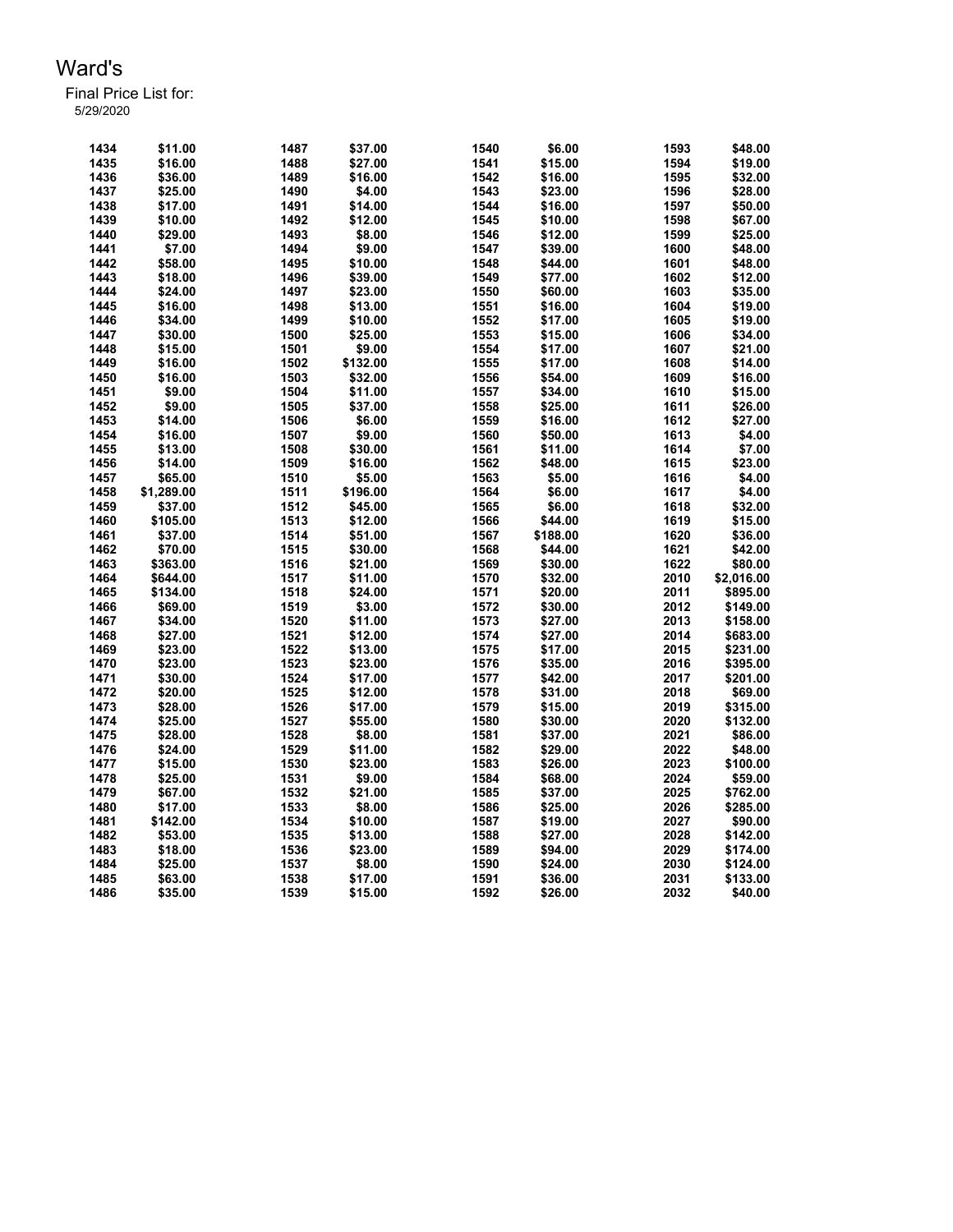| 2033 | \$78.00    | 2086 | \$63.00    | 2139 | \$499.00 | 2192 | \$16.00  |
|------|------------|------|------------|------|----------|------|----------|
| 2034 | \$304.00   | 2087 | \$36.00    | 2140 | \$60.00  | 2193 | \$55.00  |
| 2035 | \$42.00    | 2088 | \$20.00    | 2141 | \$100.00 | 2194 | \$50.00  |
| 2036 | \$90.00    | 2089 | \$20.00    | 2142 | \$51.00  | 2195 | \$20.00  |
| 2037 | \$134.00   | 2090 | \$16.00    | 2143 | \$89.00  | 2196 | \$25.00  |
| 2038 | \$41.00    | 2091 | \$16.00    | 2144 | \$158.00 | 2197 | \$32.00  |
| 2039 | \$53.00    | 2092 | \$6.00     | 2145 | \$27.00  | 2198 | \$9.00   |
| 2040 | \$54.00    | 2093 | \$6.00     | 2146 | \$132.00 | 2199 | \$15.00  |
| 2041 | \$387.00   | 2094 | \$69.00    | 2147 | \$176.00 | 2200 | \$112.00 |
| 2042 | \$1,985.00 | 2095 | \$506.00   | 2148 | \$210.00 | 2201 | \$17.00  |
| 2043 | \$473.00   | 2096 | \$163.00   | 2149 | \$317.00 | 2202 | \$27.00  |
| 2044 | \$431.00   | 2097 | \$350.00   | 2150 | \$198.00 | 2203 | \$10.00  |
| 2045 | \$112.00   | 2098 | \$69.00    | 2151 | \$380.00 | 2204 | \$10.00  |
| 2046 | \$189.00   | 2099 | \$48.00    | 2152 | \$174.00 | 2205 | \$93.00  |
| 2047 | \$204.00   | 2100 | \$50.00    | 2153 | \$53.00  | 2206 | \$107.00 |
| 2048 | \$350.00   | 2101 | \$87.00    | 2154 | \$37.00  | 2207 | \$100.00 |
| 2049 | \$494.00   | 2102 | \$111.00   | 2155 | \$36.00  | 2208 | \$13.00  |
| 2050 | \$79.00    | 2103 | \$1,119.00 | 2156 | \$81.00  | 2209 | \$15.00  |
| 2051 | \$63.00    | 2104 | \$100.00   | 2157 | \$107.00 | 2210 | \$35.00  |
| 2052 | \$235.00   | 2105 | \$368.00   | 2158 | \$776.00 | 2211 | \$17.00  |
| 2053 | \$285.00   | 2106 | \$201.00   | 2159 | \$260.00 | 2212 | \$10.00  |
| 2054 | \$165.00   | 2107 | \$111.00   | 2160 | \$350.00 | 2213 | \$8.00   |
| 2055 | \$58.00    | 2108 | \$233.00   | 2161 | \$16.00  | 2214 | \$11.00  |
| 2056 | \$118.00   | 2109 | \$245.00   | 2162 | \$94.00  | 2215 | \$9.00   |
| 2057 | \$30.00    | 2110 | \$79.00    | 2163 | \$107.00 | 2216 | \$47.00  |
| 2058 | \$128.00   | 2111 | \$221.00   | 2164 | \$34.00  | 2217 | \$37.00  |
| 2059 | \$30.00    | 2112 | \$0.00     | 2165 | \$31.00  | 2218 | \$40.00  |
| 2060 | \$216.00   | 2113 | \$90.00    | 2166 | \$103.00 | 2219 | \$15.00  |
| 2061 | \$21.00    | 2114 | \$50.00    | 2167 | \$30.00  | 2220 | \$142.00 |
| 2062 | \$11.00    | 2115 | \$79.00    | 2168 | \$30.00  | 2221 | \$16.00  |
| 2063 | \$66.00    | 2116 | \$42.00    | 2169 | \$21.00  | 2222 | \$63.00  |
| 2064 | \$27.00    | 2117 | \$20.00    | 2170 | \$37.00  | 2223 | \$58.00  |
| 2065 | \$29.00    | 2118 | \$21.00    | 2171 | \$16.00  | 2224 | \$27.00  |
| 2066 | \$16.00    | 2119 | \$33.00    | 2172 | \$16.00  | 2225 | \$51.00  |
| 2067 | \$50.00    | 2120 | \$17.00    | 2173 | \$40.00  | 2226 | \$32.00  |
| 2068 | \$58.00    | 2121 | \$41.00    | 2174 | \$29.00  | 2227 | \$90.00  |
| 2069 | \$74.00    | 2122 | \$47.00    | 2175 | \$23.00  | 2228 | \$13.00  |
| 2070 | \$23.00    | 2123 | \$50.00    | 2176 | \$71.00  | 2229 | \$26.00  |
| 2071 | \$39.00    | 2124 | \$12.00    | 2177 | \$7.00   | 2230 | \$27.00  |
| 2072 | \$30.00    | 2125 | \$18.00    | 2178 | \$12.00  | 2231 | \$27.00  |
| 2073 | \$65.00    | 2126 | \$12.00    | 2179 | \$11.00  | 2232 | \$35.00  |
| 2074 | \$11.00    | 2127 | \$15.00    | 2180 | \$5.00   | 2233 | \$21.00  |
| 2075 | \$25.00    | 2128 | \$30.00    | 2181 | \$5.00   | 2234 | \$42.00  |
| 2076 | \$11.00    | 2129 | \$50.00    | 2182 | \$25.00  | 2235 | \$29.00  |
| 2077 | \$375.00   | 2130 | \$79.00    | 2183 | \$44.00  | 2236 | \$25.00  |
| 2078 | \$171.00   | 2131 | \$11.00    | 2184 | \$69.00  | 2237 | \$32.00  |
| 2079 | \$71.00    | 2132 | \$63.00    | 2185 | \$40.00  | 2238 | \$16.00  |
| 2080 | \$350.00   | 2133 | \$15.00    | 2186 | \$24.00  | 2239 | \$44.00  |
| 2081 | \$53.00    | 2134 | \$104.00   | 2187 | \$7.00   | 2240 | \$7.00   |
| 2082 | \$191.00   | 2135 | \$1,897.00 | 2188 | \$11.00  | 2241 | \$8.00   |
| 2083 | \$42.00    | 2136 | \$65.00    | 2189 | \$31.00  | 2242 | \$60.00  |
| 2084 | \$42.00    | 2137 | \$58.00    | 2190 | \$15.00  | 2243 | \$37.00  |
| 2085 | \$37.00    | 2138 | \$61.00    | 2191 | \$32.00  | 2244 | \$7.00   |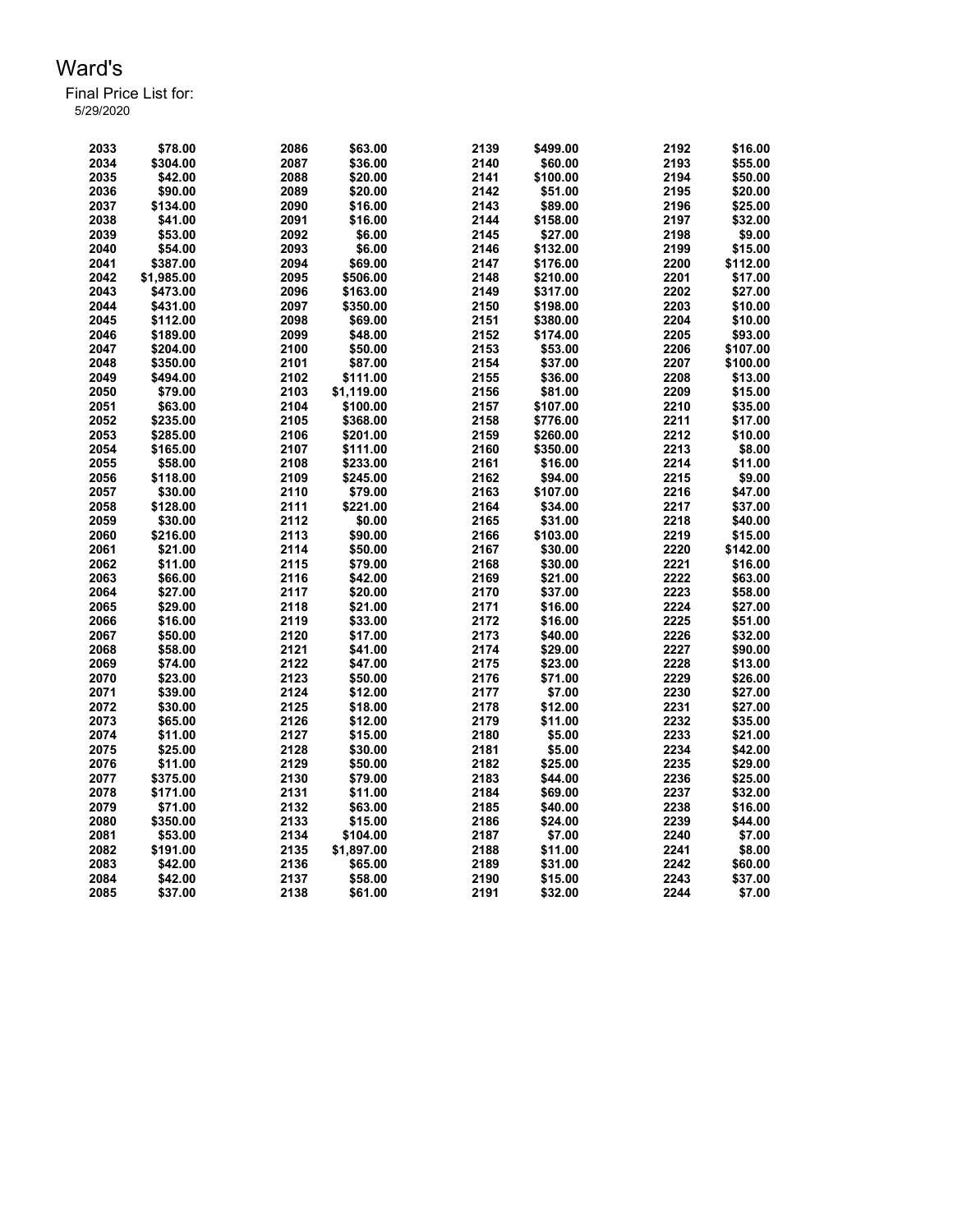| 2245         | \$20.00            | 2298         | \$11.00            | 2351         | \$15.00             | 2404         | \$58.00             |
|--------------|--------------------|--------------|--------------------|--------------|---------------------|--------------|---------------------|
| 2246         | \$25.00            | 2299         | \$19.00            | 2352         | \$14.00             | 2405         | \$41.00             |
| 2247         | \$53.00            | 2300         | \$70.00            | 2353         | \$10.00             | 2406         | \$48.00             |
| 2248         | \$5.00             | 2301         | \$13.00            | 2354         | \$9.00              | 2407         | \$50.00             |
| 2249         | \$7.00             | 2302         | \$21.00            | 2355         | \$7.00              | 2408         | \$25.00             |
| 2250         | \$7.00             | 2303         | \$76.00            | 2356         | \$25.00             | 2409         | \$37.00             |
| 2251         | \$10.00            | 2304         | \$42.00            | 2357         | \$28.00             | 2410         | \$74.00             |
| 2252         | \$23.00            | 2305         | \$40.00            | 2358         | \$18.00             | 2411         | \$81.00             |
| 2253         | \$81.00            | 2306         | \$32.00            | 2359         | \$27.00             | 2412         | \$69.00             |
| 2254         | \$92.00            | 2307         | \$13.00            | 2360         | \$19.00             | 2413         | \$70.00             |
| 2255         | \$19.00            | 2308         | \$31.00            | 2361         | \$50.00             | 2414         | \$68.00             |
| 2256         | \$7.00             | 2309         | \$6.00             | 2362         | \$24.00             | 2415         | \$25.00             |
| 2257         | \$41.00            | 2310         | \$21.00            | 2363         | \$8.00              | 2416         | \$59.00             |
| 2258         | \$21.00            | 2311         | \$30.00            | 2364         | \$17.00             | 2417         | \$60.00             |
| 2259         | \$20.00            | 2312         | \$8.00             | 2365         | \$61.00             | 2418         | \$34.00             |
| 2260         | \$17.00            | 2313         | \$20.00            | 2366         | \$40.00             | 2419         | \$74.00             |
| 2261         | \$35.00            | 2314         | \$19.00            | 2367         | \$37.00             | 2420         | \$79.00             |
| 2262         | \$29.00            | 2315         | \$32.00            | 2368         | \$38.00             | 2421         | \$48.00             |
| 2263         | \$47.00            | 2316         | \$5.00             | 2369         | \$15.00             | 2422         | \$58.00             |
| 2264         | \$18.00            | 2317         | \$7.00             | 2370         | \$15.00             | 2423         | \$81.00             |
| 2265         | \$17.00            | 2318         | \$21.00            | 2371         | \$11.00             | 2424         | \$59.00             |
| 2266         | \$42.00            | 2319         | \$6.00             | 2372         | \$32.00             | 2425         | \$25.00             |
| 2267         | \$6.00             | 2320         | \$13.00            | 2373         | \$11.00             | 2426         | \$53.00             |
| 2268         | \$18.00            | 2321         | \$6.00             | 2374         | \$16.00             | 2427         | \$57.00             |
| 2269         | \$9.00             | 2322         | \$13.00            | 2375         | \$13.00             | 2428         | \$57.00             |
| 2270         | \$17.00            | 2323         | \$11.00            | 2376         | \$13.00             | 2429         | \$32.00             |
| 2271         |                    | 2324         |                    | 2377         |                     | 2430         | \$42.00             |
| 2272         | \$37.00<br>\$35.00 | 2325         | \$8.00<br>\$8.00   | 2378         | \$14.00<br>\$6.00   | 2431         | \$30.00             |
| 2273         | \$48.00            | 2326         | \$32.00            | 2379         | \$11.00             | 2432         | \$116.00            |
| 2274         | \$9.00             | 2327         |                    | 2380         | \$19.00             | 2433         |                     |
|              |                    |              | \$10.00            |              |                     |              | \$121.00            |
| 2275         | \$6.00             | 2328         | \$31.00            | 2381         | \$6.00              | 2434         | \$48.00             |
| 2276         | \$17.00            | 2329         | \$21.00            | 2382         | \$48.00             | 2435         | \$55.00             |
| 2277         | \$37.00            | 2330         | \$11.00            | 2383         | \$21.00             | 2436         | \$54.00             |
| 2278         | \$5.00             | 2331         | \$21.00            | 2384         | \$45.00             | 2437         | \$56.00             |
| 2279         | \$9.00             | 2332<br>2333 | \$41.00            | 2385         | \$21.00             | 2438<br>2439 | \$41.00             |
| 2280<br>2281 | \$8.00             |              | \$37.00            | 2386<br>2387 | \$44.00             | 2440         | \$17.00             |
| 2282         | \$11.00<br>\$5.00  | 2334<br>2335 | \$13.00            | 2388         | \$20.00             | 2441         | \$125.00<br>\$75.00 |
| 2283         | \$11.00            | 2336         | \$23.00            | 2389         | \$33.00<br>\$37.00  | 2442         | \$75.00             |
| 2284         | \$10.00            | 2337         | \$32.00<br>\$17.00 | 2390         |                     | 2443         | \$48.00             |
| 2285         | \$21.00            | 2338         | \$6.00             | 2391         | \$50.00             | 2444         | \$35.00             |
| 2286         | \$11.00            | 2339         | \$33.00            | 2392         | \$79.00<br>\$177.00 | 2445         | \$34.00             |
| 2287         |                    | 2340         |                    | 2393         |                     | 2446         | \$23.00             |
|              | \$19.00            |              | \$13.00            | 2394         | \$152.00            | 2447         |                     |
| 2288         | \$23.00            | 2341         | \$18.00            | 2395         | \$200.00            | 2448         | \$37.00             |
| 2289         | \$24.00            | 2342         | \$16.00            |              | \$39.00             |              | \$499.00            |
| 2290         | \$16.00            | 2343         | \$15.00            | 2396         | \$58.00             | 2449         | \$33.00             |
| 2291         | \$19.00            | 2344         | \$13.00            | 2397         | \$30.00             | 2450         | \$70.00             |
| 2292         | \$19.00            | 2345         | \$14.00            | 2398         | \$40.00             | 2451         | \$41.00             |
| 2293         | \$11.00            | 2346         | \$8.00             | 2399         | \$42.00             | 2452         | \$47.00             |
| 2294         | \$13.00            | 2347         | \$25.00            | 2400         | \$57.00             | 2453         | \$66.00             |
| 2295         | \$44.00            | 2348         | \$24.00            | 2401         | \$81.00             | 2454         | \$54.00             |
| 2296         | \$55.00            | 2349         | \$24.00            | 2402         | \$31.00             | 2455         | \$45.00             |
| 2297         | \$23.00            | 2350         | \$21.00            | 2403         | \$45.00             | 2456         | \$48.00             |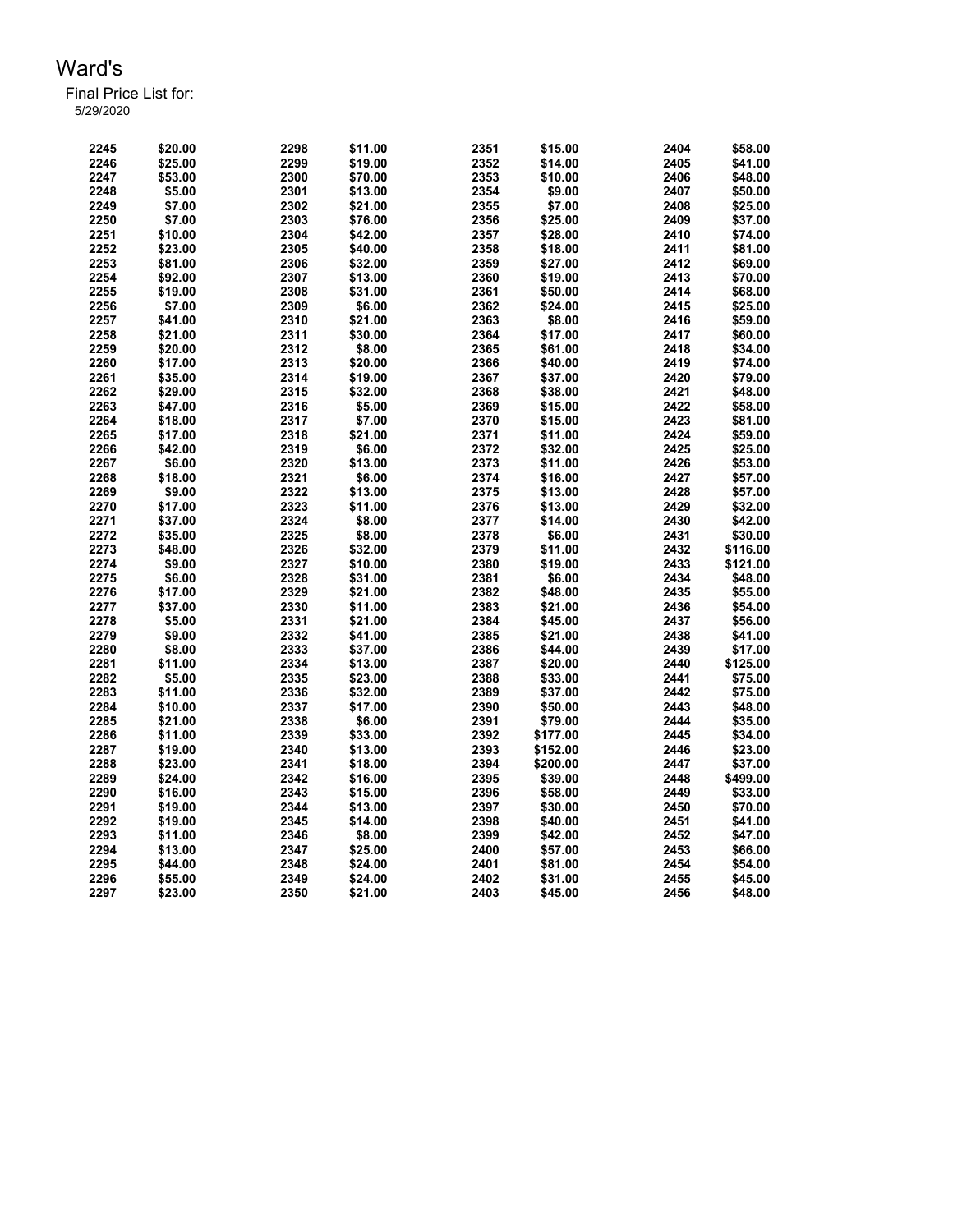| 2457 | \$49.00  | 2510 | \$71.00              | 3056         | \$44.00  | 3109         | \$42.00  |
|------|----------|------|----------------------|--------------|----------|--------------|----------|
| 2458 | \$27.00  | 2511 | \$61.00              | 3057         | \$165.00 | 3110         | \$90.00  |
| 2459 | \$41.00  | 2512 | \$270.00             | 3058         | \$50.00  | 3111         | \$42.00  |
| 2460 | \$71.00  | 2513 | \$26.00              | 3059         | \$81.00  | 3112         | \$93.00  |
| 2461 | \$61.00  | 2514 | \$54.00              | 3060         | \$52.00  | 3113         | \$20.00  |
| 2462 | \$36.00  | 2515 | \$50.00              | 3061         | \$92.00  | 3114         | \$76.00  |
| 2463 | \$79.00  | 3009 | \$638.00             | 3062         | \$95.00  | 3115         | \$74.00  |
| 2464 | \$56.00  | 3010 | \$3,120.00           | 3063         | \$29.00  | 3116         | \$78.00  |
| 2465 | \$75.00  | 3011 | \$163.00             | 3064         | \$69.00  | 3117         | \$53.00  |
| 2466 | \$26.00  | 3012 | \$44.00              | 3065         | \$210.00 | 3118         | \$32.00  |
| 2467 | \$132.00 | 3013 | \$33.00              | 3066         | \$50.00  | 3119         | \$109.00 |
| 2468 | \$48.00  | 3014 | \$126.00             | 3067         | \$29.00  | 3120         | \$86.00  |
| 2469 | \$18.00  | 3015 | \$998.00             | 3068         | \$19.00  | 3121         | \$158.00 |
| 2470 | \$28.00  | 3016 | \$788.00             | 3069         | \$19.00  | 3122         | \$54.00  |
| 2471 | \$17.00  | 3017 | \$142.00             | 3070         | \$4.00   | 3123         | \$142.00 |
| 2472 | \$35.00  | 3018 | \$277.00             | 3071         | \$63.00  | 3124         | \$100.00 |
| 2473 | \$42.00  | 3019 | \$156.00             | 3072         | \$158.00 | 3125         | \$100.00 |
| 2474 | \$11.00  | 3020 | \$163.00             | 3073         | \$276.00 | 3126         | \$101.00 |
| 2475 | \$48.00  | 3021 | \$293.00             | 3074         | \$134.00 | 3127         | \$58.00  |
| 2476 | \$24.00  | 3022 | \$428.00             | 3075         | \$53.00  | 3128         | \$37.00  |
| 2477 | \$23.00  | 3023 | \$216.00             | 3076         | \$161.00 | 3129         | \$44.00  |
| 2478 | \$8.00   | 3024 | \$257.00             | 3077         | \$121.00 | 3130         | \$55.00  |
| 2479 | \$21.00  | 3025 | \$460.00             | 3078         | \$28.00  | 3131         | \$54.00  |
| 2480 | \$28.00  | 3026 | \$552.00             | 3079         | \$26.00  | 3132         | \$54.00  |
| 2481 | \$51.00  | 3027 | \$315.00             | 3080         | \$56.00  | 3133         | \$54.00  |
| 2482 | \$58.00  | 3028 |                      |              |          | 3134         | \$35.00  |
| 2483 | \$42.00  | 3029 | \$748.00<br>\$422.00 | 3081<br>3082 | \$31.00  |              | \$75.00  |
| 2484 |          |      |                      |              | \$60.00  | 3135<br>3136 |          |
|      | \$40.00  | 3030 | \$300.00             | 3083         | \$32.00  |              | \$58.00  |
| 2485 | \$69.00  | 3031 | \$444.00             | 3084         | \$58.00  | 3137         | \$54.00  |
| 2486 | \$35.00  | 3032 | \$1,050.00           | 3085         | \$39.00  | 3138         | \$34.00  |
| 2487 | \$74.00  | 3033 | \$303.00             | 3086         | \$40.00  | 3139         | \$53.00  |
| 2488 | \$35.00  | 3034 | \$81.00              | 3087         | \$38.00  | 3140         | \$54.00  |
| 2489 | \$60.00  | 3035 | \$447.00             | 3088         | \$24.00  | 3141         | \$42.00  |
| 2490 | \$59.00  | 3036 | \$35.00              | 3089         | \$69.00  | 3142         | \$53.00  |
| 2491 | \$59.00  | 3037 | \$441.00             | 3090         | \$44.00  | 3143         | \$44.00  |
| 2492 | \$66.00  | 3038 | \$212.00             | 3091         | \$161.00 | 3144         | \$81.00  |
| 2493 | \$70.00  | 3039 | \$231.00             | 3092         | \$17.00  | 3145         | \$58.00  |
| 2494 | \$45.00  | 3040 | \$226.00             | 3093         | \$50.00  | 3146         | \$71.00  |
| 2495 | \$66.00  | 3041 | \$84.00              | 3094         | \$58.00  | 3147         | \$70.00  |
| 2496 | \$60.00  | 3042 | \$80.00              | 3095         | \$27.00  | 3148         | \$4.00   |
| 2497 | \$45.00  | 3043 | \$41.00              | 3096         | \$35.00  | 3149         | \$107.00 |
| 2498 | \$37.00  | 3044 | \$86.00              | 3097         | \$35.00  | 3150         | \$69.00  |
| 2499 | \$42.00  | 3045 | \$79.00              | 3098         | \$18.00  | 3151         | \$133.00 |
| 2500 | \$67.00  | 3046 | \$380.00             | 3099         | \$58.00  | 3152         | \$93.00  |
| 2501 | \$21.00  | 3047 | \$92.00              | 3100         | \$58.00  | 3153         | \$80.00  |
| 2502 | \$23.00  | 3048 | \$165.00             | 3101         | \$8.00   | 3154         | \$33.00  |
| 2503 | \$62.00  | 3049 | \$92.00              | 3102         | \$23.00  | 3155         | \$37.00  |
| 2504 | \$21.00  | 3050 | \$132.00             | 3103         | \$35.00  | 3156         | \$29.00  |
| 2505 | \$20.00  | 3051 | \$277.00             | 3104         | \$13.00  | 3157         | \$80.00  |
| 2506 | \$19.00  | 3052 | \$67.00              | 3105         | \$17.00  | 3158         | \$25.00  |
| 2507 | \$21.00  | 3053 | \$116.00             | 3106         | \$15.00  | 3159         | \$34.00  |
| 2508 | \$32.00  | 3054 | \$23.00              | 3107         | \$69.00  | 3160         | \$71.00  |
| 2509 | \$93.00  | 3055 | \$26.00              | 3108         | \$34.00  | 3161         | \$84.00  |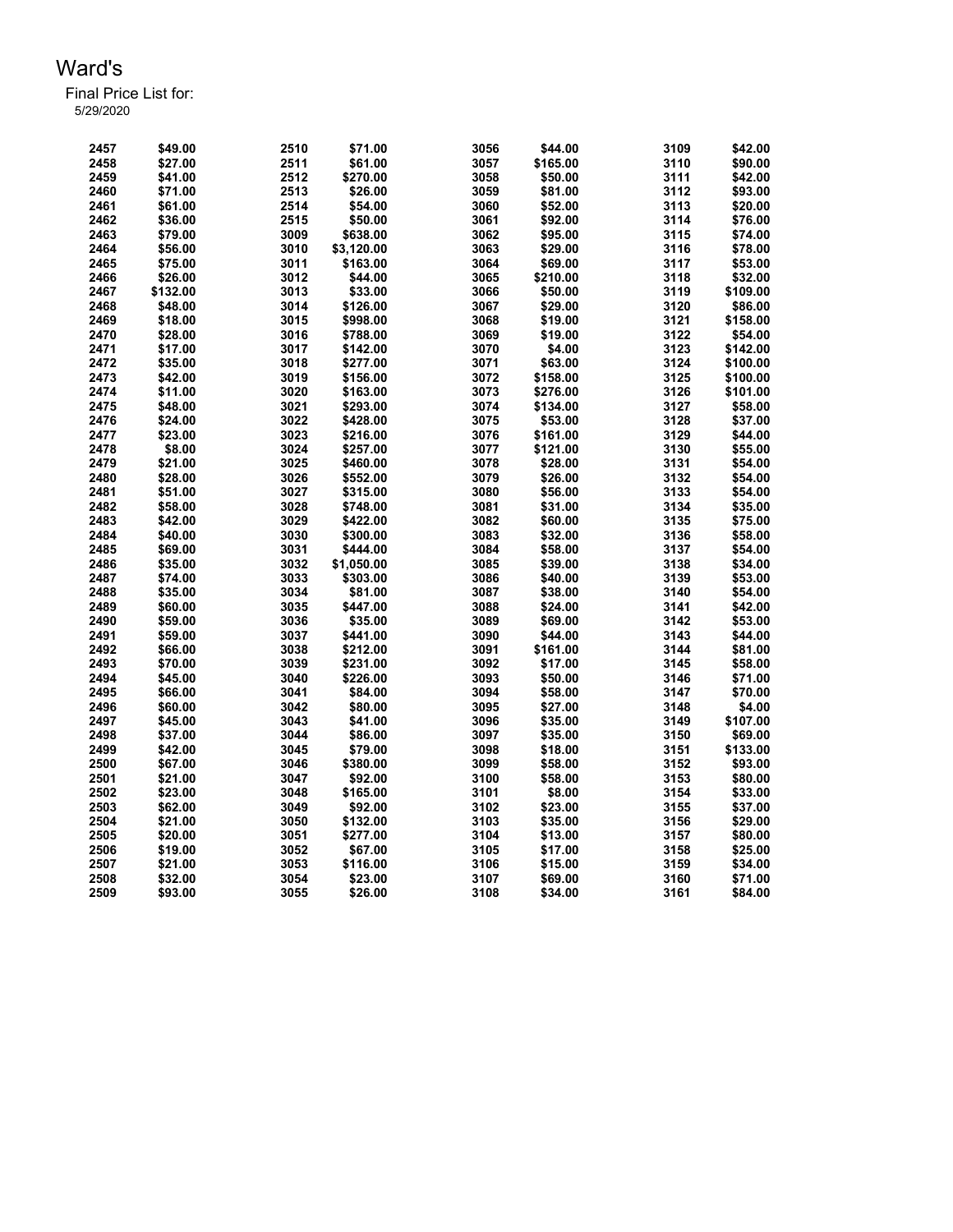| 3162 | \$15.00  | 3215 | \$93.00  | 3268 | \$14.00  | 3321 | \$45.00  |
|------|----------|------|----------|------|----------|------|----------|
| 3163 | \$63.00  | 3216 | \$63.00  | 3269 | \$9.00   | 3322 | \$15.00  |
| 3164 | \$25.00  | 3217 | \$32.00  | 3270 | \$15.00  | 3323 | \$29.00  |
| 3165 | \$25.00  | 3218 | \$26.00  | 3271 | \$38.00  | 3324 | \$11.00  |
| 3166 | \$28.00  | 3219 | \$63.00  | 3272 | \$87.00  | 3325 | \$109.00 |
| 3167 | \$93.00  | 3220 | \$94.00  | 3273 | \$222.00 | 3326 | \$100.00 |
| 3168 | \$37.00  | 3221 | \$37.00  | 3274 | \$258.00 | 3327 | \$87.00  |
| 3169 | \$20.00  | 3222 | \$20.00  | 3275 | \$974.00 | 3328 | \$58.00  |
| 3170 | \$21.00  | 3223 | \$59.00  | 3276 | \$24.00  | 3329 | \$56.00  |
| 3171 | \$39.00  | 3224 | \$42.00  | 3277 | \$137.00 | 3330 | \$56.00  |
| 3172 | \$30.00  | 3225 | \$55.00  | 3278 | \$101.00 | 3331 | \$37.00  |
| 3173 | \$46.00  | 3226 | \$33.00  | 3279 | \$84.00  | 3332 | \$5.00   |
| 3174 | \$20.00  | 3227 | \$51.00  | 3280 | \$126.00 | 3333 | \$39.00  |
| 3175 | \$18.00  | 3228 | \$63.00  | 3281 | \$105.00 | 3334 | \$48.00  |
| 3176 | \$32.00  | 3229 | \$58.00  | 3282 | \$139.00 | 3335 | \$63.00  |
| 3177 | \$35.00  | 3230 | \$42.00  | 3283 | \$155.00 | 3336 | \$58.00  |
| 3178 | \$49.00  | 3231 | \$32.00  | 3284 | \$33.00  | 3337 | \$86.00  |
| 3179 | \$27.00  | 3232 | \$30.00  | 3285 | \$39.00  | 3338 | \$53.00  |
|      |          |      |          |      |          | 3339 |          |
| 3180 | \$37.00  | 3233 | \$25.00  | 3286 | \$39.00  |      | \$24.00  |
| 3181 | \$49.00  | 3234 | \$23.00  | 3287 | \$25.00  | 3340 | \$19.00  |
| 3182 | \$20.00  | 3235 | \$24.00  | 3288 | \$31.00  | 3341 | \$45.00  |
| 3183 | \$24.00  | 3236 | \$39.00  | 3289 | \$63.00  | 3342 | \$81.00  |
| 3184 | \$26.00  | 3237 | \$41.00  | 3290 | \$16.00  | 3343 | \$18.00  |
| 3185 | \$9.00   | 3238 | \$142.00 | 3291 | \$26.00  | 3344 | \$5.00   |
| 3186 | \$478.00 | 3239 | \$99.00  | 3292 | \$14.00  | 3345 | \$12.00  |
| 3187 | \$71.00  | 3240 | \$122.00 | 3293 | \$90.00  | 3346 | \$29.00  |
| 3188 | \$59.00  | 3241 | \$60.00  | 3294 | \$81.00  | 3347 | \$16.00  |
| 3189 | \$33.00  | 3242 | \$37.00  | 3295 | \$31.00  | 3348 | \$53.00  |
| 3190 | \$662.00 | 3243 | \$222.00 | 3296 | \$36.00  | 3349 | \$27.00  |
| 3191 | \$81.00  | 3244 | \$360.00 | 3297 | \$23.00  | 3350 | \$24.00  |
| 3192 | \$111.00 | 3245 | \$763.00 | 3298 | \$27.00  | 3351 | \$32.00  |
| 3193 | \$74.00  | 3246 | \$55.00  | 3299 | \$90.00  | 3352 | \$30.00  |
| 3194 | \$25.00  | 3247 | \$158.00 | 3300 | \$18.00  | 3353 | \$14.00  |
| 3195 | \$9.00   | 3248 | \$45.00  | 3301 | \$12.00  | 3354 | \$40.00  |
| 3196 | \$34.00  | 3249 | \$2.00   | 3302 | \$33.00  | 3355 | \$186.00 |
| 3197 | \$58.00  | 3250 | \$32.00  | 3303 | \$14.00  | 3356 | \$81.00  |
| 3198 | \$29.00  | 3251 | \$16.00  | 3304 | \$16.00  | 3357 | \$70.00  |
| 3199 | \$81.00  | 3252 | \$24.00  | 3305 | \$51.00  | 3358 | \$81.00  |
| 3200 | \$55.00  | 3253 | \$15.00  | 3306 | \$21.00  | 3359 | \$42.00  |
| 3201 | \$53.00  | 3254 | \$11.00  | 3307 | \$23.00  | 3360 | \$50.00  |
| 3202 | \$107.00 | 3255 | \$69.00  | 3308 | \$23.00  | 3361 | \$53.00  |
| 3203 | \$58.00  | 3256 | \$292.00 | 3309 | \$24.00  | 3362 | \$27.00  |
| 3204 | \$41.00  | 3257 | \$186.00 | 3310 | \$40.00  | 3363 | \$47.00  |
| 3205 | \$35.00  | 3258 | \$47.00  | 3311 | \$19.00  | 3364 | \$58.00  |
| 3206 | \$41.00  | 3259 | \$111.00 | 3312 | \$14.00  | 3365 | \$65.00  |
| 3207 | \$71.00  | 3260 | \$263.00 | 3313 | \$11.00  | 3366 | \$15.00  |
| 3208 | \$237.00 | 3261 | \$48.00  | 3314 | \$12.00  | 3367 | \$27.00  |
| 3209 | \$18.00  | 3262 | \$53.00  | 3315 | \$21.00  | 3368 | \$35.00  |
| 3210 | \$21.00  | 3263 | \$79.00  | 3316 | \$24.00  | 3369 | \$16.00  |
| 3211 | \$26.00  | 3264 | \$263.00 | 3317 | \$100.00 | 3370 | \$39.00  |
| 3212 | \$195.00 | 3265 | \$395.00 | 3318 | \$27.00  | 3371 | \$15.00  |
| 3213 | \$15.00  | 3266 | \$422.00 | 3319 | \$15.00  | 3372 | \$58.00  |
| 3214 | \$31.00  | 3267 | \$118.00 | 3320 | \$33.00  | 3373 | \$71.00  |
|      |          |      |          |      |          |      |          |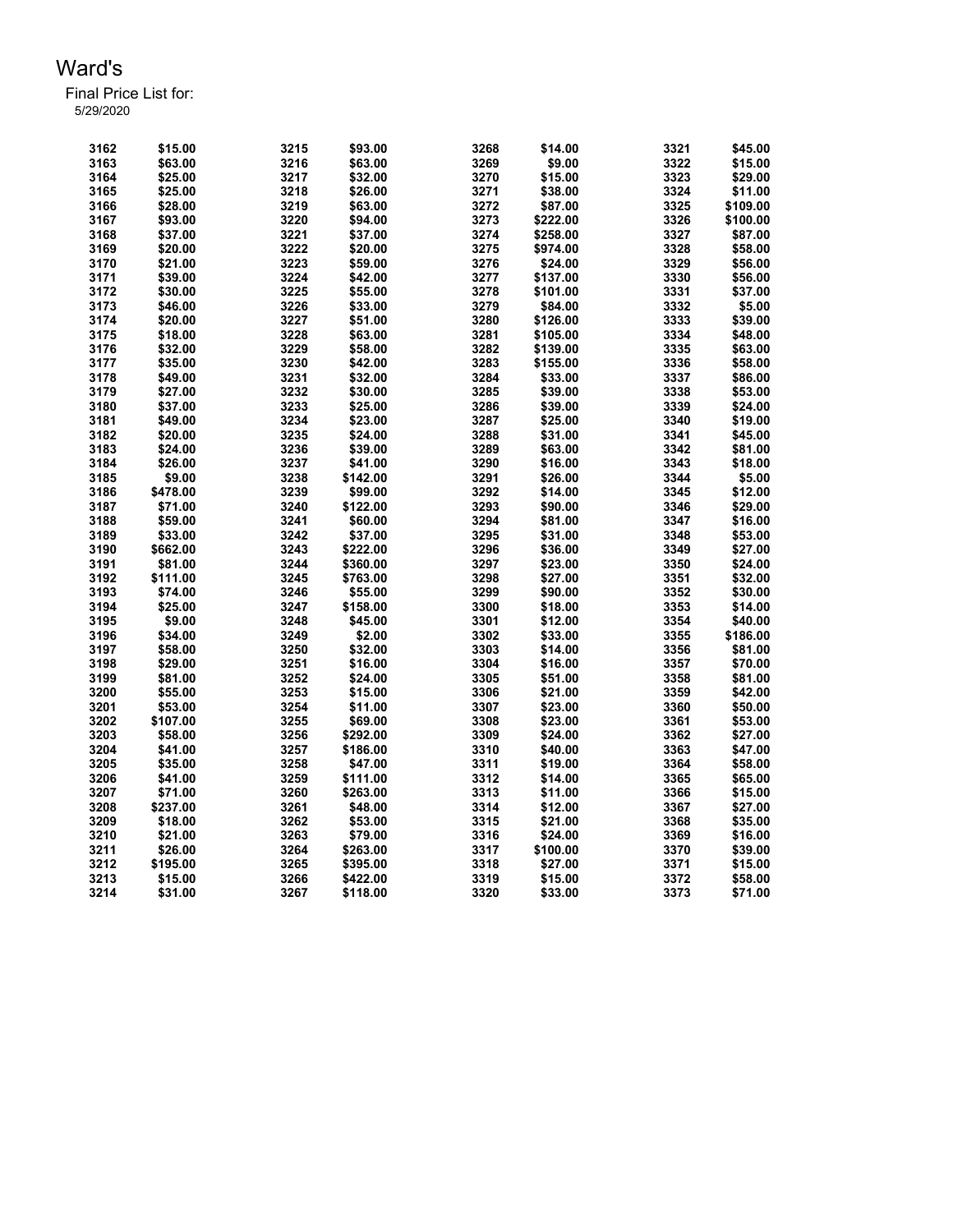| 3374 | \$45.00  | 3427 | \$71.00  | 3480 | \$39.00  | 3533 | \$27.00  |
|------|----------|------|----------|------|----------|------|----------|
| 3375 | \$40.00  | 3428 | \$80.00  | 3481 | \$25.00  | 3534 | \$158.00 |
| 3376 | \$158.00 | 3429 | \$67.00  | 3482 | \$31.00  | 3535 | \$126.00 |
| 3377 | \$174.00 | 3430 | \$74.00  | 3483 | \$25.00  | 3536 | \$137.00 |
| 3378 | \$168.00 | 3431 | \$84.00  | 3484 | \$45.00  | 3537 | \$132.00 |
| 3379 | \$15.00  | 3432 | \$11.00  | 3485 | \$24.00  | 3538 | \$133.00 |
| 3380 | \$132.00 | 3433 | \$19.00  | 3486 | \$25.00  | 3539 | \$126.00 |
| 3381 | \$132.00 | 3434 | \$84.00  | 3487 | \$25.00  | 3540 | \$126.00 |
| 3382 | \$158.00 | 3435 | \$75.00  | 3488 | \$27.00  | 3541 | \$25.00  |
| 3383 | \$163.00 | 3436 | \$21.00  | 3489 | \$25.00  | 3542 | \$18.00  |
| 3384 | \$79.00  | 3437 | \$55.00  | 3490 | \$23.00  | 3543 | \$33.00  |
| 3385 | \$66.00  | 3438 | \$16.00  | 3491 | \$23.00  | 3544 | \$26.00  |
| 3386 | \$74.00  | 3439 | \$27.00  | 3492 | \$117.00 | 3545 | \$58.00  |
| 3387 | \$42.00  | 3440 | \$32.00  | 3493 | \$35.00  | 3546 | \$25.00  |
| 3388 | \$139.00 | 3441 | \$42.00  | 3494 | \$23.00  | 3547 | \$27.00  |
| 3389 | \$216.00 | 3442 | \$34.00  | 3495 | \$27.00  | 3548 | \$25.00  |
| 3390 | \$42.00  | 3443 | \$34.00  | 3496 | \$32.00  | 3549 | \$21.00  |
| 3391 | \$19.00  | 3444 | \$210.00 | 3497 |          | 3550 | \$11.00  |
|      |          | 3445 |          |      | \$30.00  |      |          |
| 3392 | \$53.00  |      | \$32.00  | 3498 | \$31.00  | 3551 | \$39.00  |
| 3393 | \$69.00  | 3446 | \$34.00  | 3499 | \$27.00  | 3552 | \$37.00  |
| 3394 | \$32.00  | 3447 | \$32.00  | 3500 | \$30.00  | 3553 | \$42.00  |
| 3395 | \$7.00   | 3448 | \$40.00  | 3501 | \$27.00  | 3554 | \$50.00  |
| 3396 | \$111.00 | 3449 | \$29.00  | 3502 | \$25.00  | 3555 | \$25.00  |
| 3397 | \$18.00  | 3450 | \$42.00  | 3503 | \$30.00  | 3556 | \$21.00  |
| 3398 | \$53.00  | 3451 | \$14.00  | 3504 | \$25.00  | 3557 | \$70.00  |
| 3399 | \$53.00  | 3452 | \$38.00  | 3505 | \$22.00  | 3558 | \$21.00  |
| 3400 | \$42.00  | 3453 | \$24.00  | 3506 | \$25.00  | 3559 | \$19.00  |
| 3401 | \$21.00  | 3454 | \$39.00  | 3507 | \$13.00  | 3560 | \$23.00  |
| 3402 | \$11.00  | 3455 | \$19.00  | 3508 | \$21.00  | 3561 | \$32.00  |
| 3403 | \$40.00  | 3456 | \$15.00  | 3509 | \$93.00  | 3562 | \$34.00  |
| 3404 | \$290.00 | 3457 | \$34.00  | 3510 | \$21.00  | 3563 | \$27.00  |
| 3405 | \$685.00 | 3458 | \$24.00  | 3511 | \$30.00  | 3564 | \$24.00  |
| 3406 | \$29.00  | 3459 | \$34.00  | 3512 | \$25.00  | 3565 | \$11.00  |
| 3407 | \$27.00  | 3460 | \$34.00  | 3513 | \$32.00  | 3566 | \$21.00  |
| 3408 | \$37.00  | 3461 | \$19.00  | 3514 | \$38.00  | 3567 | \$67.00  |
| 3409 | \$37.00  | 3462 | \$27.00  | 3515 | \$33.00  | 3568 | \$38.00  |
| 3410 | \$31.00  | 3463 | \$45.00  | 3516 | \$25.00  | 3569 | \$5.00   |
| 3411 | \$13.00  | 3464 | \$45.00  | 3517 | \$31.00  | 3570 | \$154.00 |
| 3412 | \$32.00  | 3465 | \$57.00  | 3518 | \$23.00  | 3571 | \$15.00  |
| 3413 | \$32.00  | 3466 | \$57.00  | 3519 | \$27.00  | 3572 | \$21.00  |
| 3414 | \$20.00  | 3467 | \$50.00  | 3520 | \$23.00  | 3573 | \$14.00  |
| 3415 | \$21.00  | 3468 | \$63.00  | 3521 | \$58.00  | 3574 | \$75.00  |
| 3416 | \$16.00  | 3469 | \$45.00  | 3522 | \$25.00  | 3575 | \$21.00  |
| 3417 | \$67.00  | 3470 | \$67.00  | 3523 | \$25.00  | 3576 | \$24.00  |
| 3418 | \$48.00  | 3471 | \$45.00  | 3524 | \$24.00  | 3577 | \$13.00  |
| 3419 | \$79.00  | 3472 | \$105.00 | 3525 | \$21.00  | 3578 | \$15.00  |
| 3420 | \$42.00  | 3473 | \$116.00 | 3526 | \$25.00  | 3579 | \$30.00  |
| 3421 | \$24.00  | 3474 | \$116.00 | 3527 | \$12.00  | 3580 | \$20.00  |
| 3422 | \$20.00  | 3475 | \$83.00  | 3528 | \$25.00  | 3581 | \$6.00   |
| 3423 | \$27.00  | 3476 | \$37.00  | 3529 | \$44.00  | 3582 | \$17.00  |
| 3424 | \$84.00  | 3477 | \$27.00  | 3530 | \$50.00  | 3583 | \$11.00  |
| 3425 | \$84.00  | 3478 | \$23.00  | 3531 | \$37.00  | 3584 | \$23.00  |
| 3426 | \$24.00  | 3479 | \$21.00  | 3532 | \$40.00  | 3585 | \$23.00  |
|      |          |      |          |      |          |      |          |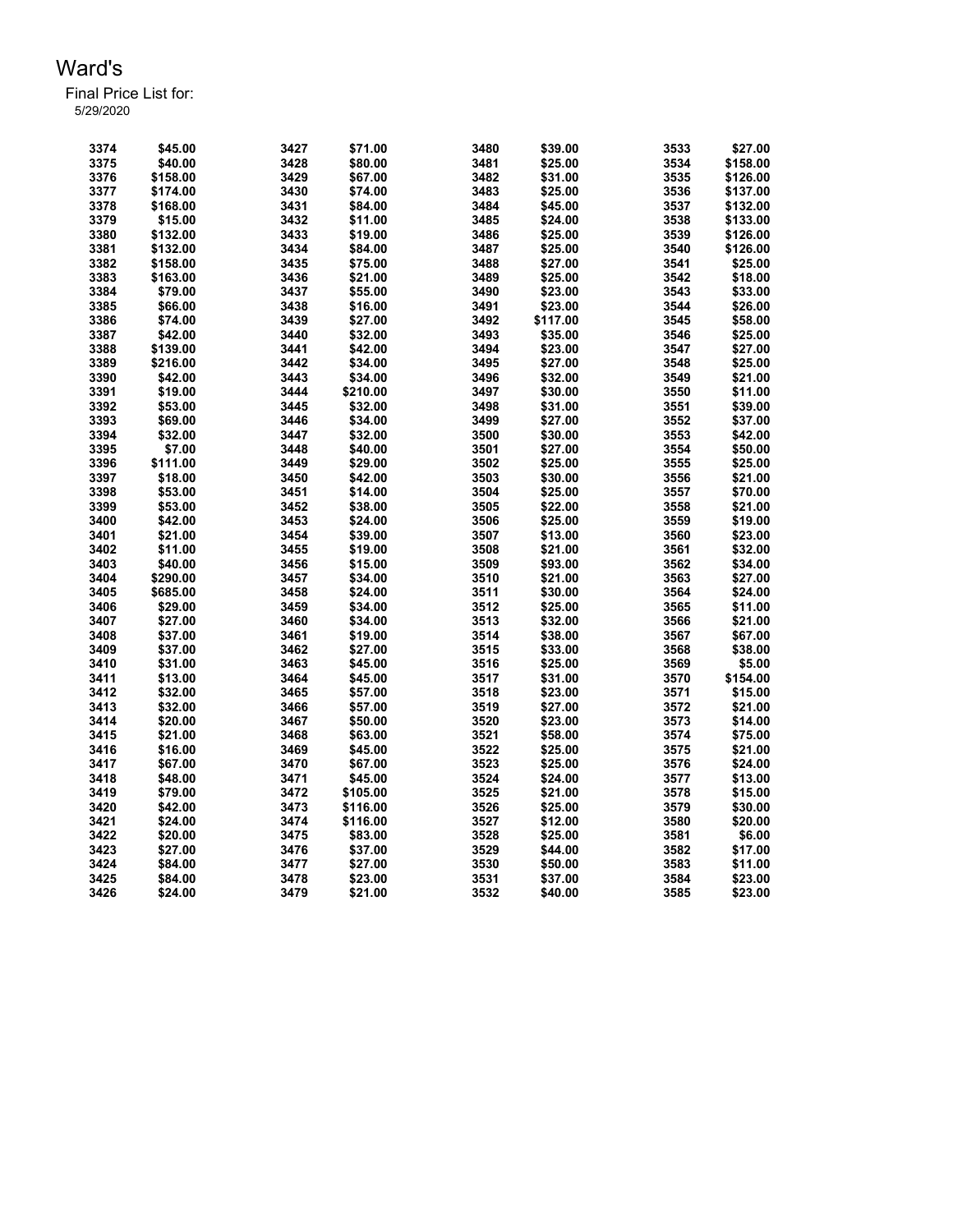| 3586 | \$10.00     | 4062 | \$1,741.00  | 4115 | \$225.00   | 4168 | \$2,363.00 |
|------|-------------|------|-------------|------|------------|------|------------|
| 4010 | \$42,544.00 | 4063 | \$4,001.00  | 4116 | \$180.00   | 4169 | \$0.00     |
| 4011 | \$28,145.00 | 4064 | \$2,817.00  | 4117 | \$158.00   | 4170 | \$850.00   |
| 4012 | \$23,096.00 | 4065 | \$2,316.00  | 4118 | \$2,599.00 | 4171 | \$675.00   |
| 4013 |             | 4066 |             | 4119 |            | 4172 | \$630.00   |
| 4014 | \$14,175.00 |      | \$1,969.00  |      | \$862.00   |      |            |
|      | \$19,047.00 | 4067 | \$1,167.00  | 4120 | \$690.00   | 4173 | \$650.00   |
| 4015 | \$8,710.00  | 4068 | \$3,967.00  | 4121 | \$347.00   | 4174 | \$420.00   |
| 4016 | \$15.714.00 | 4069 | \$788.00    | 4122 | \$1,757.00 | 4175 | \$279.00   |
| 4017 | \$15,000.00 | 4070 | \$3,598.00  | 4123 | \$1,260.00 | 4176 | \$350.00   |
| 4018 | \$10.500.00 | 4071 | \$3.675.00  | 4124 | \$2,001.00 | 4177 | \$3,413.00 |
| 4019 | \$3,000.00  | 4072 | \$1,524.00  | 4125 | \$788.00   | 4178 | \$641.00   |
| 4020 | \$1,428.00  | 4073 | \$650.00    | 4126 | \$630.00   | 4179 | \$650.00   |
| 4021 | \$1,039.00  | 4074 | \$3,150.00  | 4127 | \$998.00   | 4180 | \$263.00   |
| 4022 | \$1,628.00  | 4075 | \$1,900.00  | 4128 | \$555.00   | 4181 | \$3,595.00 |
| 4023 | \$2,209.00  | 4076 | \$350.00    | 4129 | \$394.00   | 4182 | \$3,090.00 |
| 4024 | \$10.400.00 | 4077 | \$621.00    | 4130 | \$417.00   | 4183 | \$3,333.00 |
| 4025 | \$6,300.00  | 4078 | \$2,666.00  | 4131 | \$422.00   | 4184 | \$5,557.00 |
| 4026 | \$5,219.00  | 4079 | \$1.904.00  | 4132 | \$958.00   | 4185 | \$3,253.00 |
| 4027 | \$2,900.00  | 4080 | \$1,904.00  | 4133 | \$1,969.00 | 4186 | \$1,365.00 |
| 4028 | \$2,222.00  | 4081 | \$3,675.00  | 4134 | \$870.00   | 4187 | \$842.00   |
| 4029 | \$2.147.00  | 4082 | \$4.761.00  | 4135 | \$1,159.00 | 4188 | \$420.00   |
| 4030 | \$80,000.00 | 4083 | \$11,000.00 | 4136 | \$441.00   | 4189 | \$1,260.00 |
| 4031 | \$9.523.00  | 4084 | \$11,084.00 | 4137 | \$520.00   | 4190 | \$814.00   |
| 4032 | \$8,085.00  | 4085 | \$3,809.00  | 4138 | \$636.00   | 4191 | \$476.00   |
| 4033 | \$5,700.00  | 4086 | \$3,750.00  | 4139 | \$621.00   | 4192 | \$335.00   |
| 4034 | \$3,000.00  | 4087 | \$3,428.00  | 4140 | \$420.00   | 4193 | \$1,313.00 |
| 4035 | \$3,356.00  | 4088 | \$2,857.00  | 4141 | \$250.00   | 4194 | \$255.00   |
| 4036 | \$10,726.00 | 4089 | \$2,857.00  | 4142 | \$405.00   | 4195 | \$500.00   |
| 4037 | \$5,238.00  | 4090 | \$2,380.00  | 4143 | \$788.00   | 4196 | \$1,401.00 |
| 4038 | \$3,000.00  | 4091 | \$2,380.00  | 4144 |            | 4197 | \$200.00   |
|      |             |      |             |      | \$350.00   | 4198 |            |
| 4039 | \$2,000.00  | 4092 | \$2,800.00  | 4145 | \$420.00   |      | \$289.00   |
| 4040 | \$5,068.00  | 4093 | \$2,285.00  | 4146 | \$499.00   | 4199 | \$406.00   |
| 4041 | \$9,450.00  | 4094 | \$2,625.00  | 4147 | \$300.00   | 4200 | \$840.00   |
| 4042 | \$1,904.00  | 4095 | \$1,000.00  | 4148 | \$322.00   | 4201 | \$342.00   |
| 4043 | \$993.00    | 4096 | \$952.00    | 4149 | \$175.00   | 4202 | \$1,050.00 |
| 4044 | \$800.00    | 4097 | \$425.00    | 4150 | \$210.00   | 4203 | \$1,313.00 |
| 4045 | \$772.00    | 4098 | \$1,000.00  | 4151 | \$350.00   | 4204 | \$902.00   |
| 4046 | \$4,000.00  | 4099 | \$1,000.00  | 4152 | \$410.00   | 4205 | \$326.00   |
| 4047 | \$4,680.00  | 4100 | \$2,835.00  | 4153 | \$216.00   | 4206 | \$525.00   |
| 4048 | \$2,380.00  | 4101 | \$630.00    | 4154 | \$436.00   | 4207 | \$368.00   |
| 4049 | \$1,000.00  | 4102 | \$4,036.00  | 4155 | \$368.00   | 4208 | \$326.00   |
| 4050 | \$800.00    | 4103 | \$525.00    | 4156 | \$479.00   | 4209 | \$503.00   |
| 4051 | \$833.00    | 4104 | \$2,310.00  | 4157 | \$650.00   | 4210 | \$1,000.00 |
| 4052 | \$1,039.00  | 4105 | \$882.00    | 4158 | \$289.00   | 4211 | \$1,245.00 |
| 4053 | \$15,517.00 | 4106 | \$700.00    | 4159 | \$6,193.00 | 4212 | \$350.00   |
| 4054 | \$578.00    | 4107 | \$657.00    | 4160 | \$2,500.00 | 4213 | \$242.00   |
| 4055 | \$578.00    | 4108 | \$578.00    | 4161 | \$945.00   | 4214 | \$466.00   |
| 4056 | \$426.00    | 4109 | \$268.00    | 4162 | \$1,250.00 | 4215 | \$125.00   |
| 4057 | \$5,460.00  | 4110 | \$237.00    | 4163 | \$1,103.00 | 4216 | \$1,313.00 |
| 4058 | \$5,500.00  | 4111 | \$343.00    | 4164 | \$1,155.00 | 4217 | \$627.00   |
| 4059 | \$4,100.00  | 4112 | \$184.00    | 4165 | \$750.00   | 4218 | \$263.00   |
| 4060 | \$800.00    | 4113 | \$334.00    | 4166 | \$1,313.00 | 4219 | \$250.00   |
| 4061 | \$3,000.00  | 4114 | \$221.00    | 4167 | \$1,943.00 | 4220 | \$184.00   |
|      |             |      |             |      |            |      |            |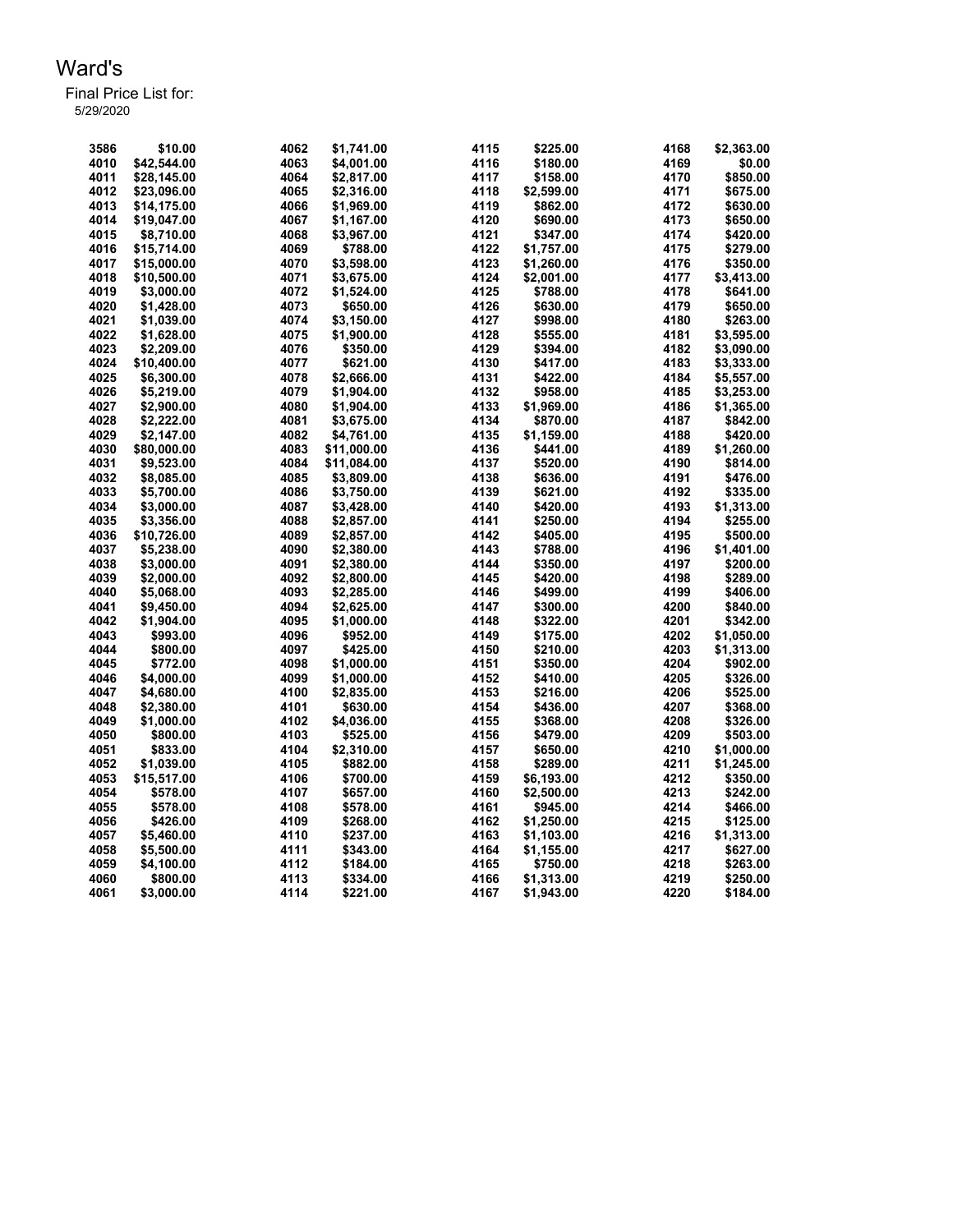| 4221 | \$199.00   | 4274 | \$1.142.00  | 4327 | \$625.00   | 4380 | \$1.274.00 |
|------|------------|------|-------------|------|------------|------|------------|
| 4222 | \$505.00   | 4275 | \$1,465.00  | 4328 | \$772.00   | 4381 | \$641.00   |
| 4223 | \$441.00   | 4276 | \$1,159.00  | 4329 | \$1,680.00 | 4382 | \$755.00   |
| 4224 | \$747.00   | 4277 | \$778.00    | 4330 | \$105.00   | 4383 | \$315.00   |
| 4225 | \$536.00   | 4278 | \$525.00    | 4331 | \$107.00   | 4384 | \$336.00   |
| 4226 | \$133.00   | 4279 | \$397.00    | 4332 | \$402.00   | 4385 | \$389.00   |
| 4227 | \$407.00   | 4280 | \$306.00    | 4333 | \$184.00   | 4386 | \$89.00    |
| 4228 | \$462.00   | 4281 | \$447.00    | 4334 | \$237.00   | 4387 | \$1,103.00 |
| 4229 | \$135.00   | 4282 | \$722.00    | 4335 | \$1,523.00 | 4388 | \$425.00   |
| 4230 | \$408.00   | 4283 | \$117.00    | 4336 | \$448.00   | 4389 | \$394.00   |
| 4231 | \$517.00   | 4284 | \$385.00    | 4337 | \$407.00   | 4390 | \$331.00   |
| 4232 | \$1,943.00 | 4285 | \$146.00    | 4338 | \$315.00   | 4391 | \$291.00   |
| 4233 | \$200.00   | 4286 | \$725.00    | 4339 | \$420.00   | 4392 | \$347.00   |
| 4234 | \$266.00   | 4287 | \$1,132.00  | 4340 | \$132.00   | 4393 | \$405.00   |
| 4235 | \$200.00   | 4288 | \$712.00    | 4341 | \$1,155.00 | 4394 | \$460.00   |
| 4236 | \$200.00   | 4289 | \$825.00    | 4342 | \$746.00   | 4395 | \$452.00   |
| 4237 | \$315.00   | 4290 | \$222.00    | 4343 | \$797.00   | 4396 | \$345.00   |
| 4238 | \$750.00   | 4291 | \$3,333.00  | 4344 | \$621.00   | 4397 | \$510.00   |
| 4239 | \$5,460.00 | 4292 | \$3,100.00  | 4345 | \$315.00   | 4398 | \$226.00   |
| 4240 | \$441.00   | 4293 | \$499.00    | 4346 | \$467.00   | 4399 | \$310.00   |
| 4241 | \$557.00   | 4294 | \$450.00    | 4347 | \$756.00   | 4400 | \$1,764.00 |
| 4242 | \$420.00   | 4295 | \$809.00    | 4348 | \$415.00   | 4401 | \$5.00     |
| 4243 | \$683.00   | 4296 | \$1,699.00  | 4349 | \$1,733.00 | 4402 | \$48.00    |
| 4244 | \$720.00   | 4297 | \$952.00    | 4350 | \$945.00   | 4403 | \$37.00    |
| 4245 | \$541.00   | 4298 | \$900.00    | 4351 | \$575.00   | 4404 | \$21.00    |
| 4246 | \$6,666.00 | 4299 | \$366.00    | 4352 | \$919.00   | 4405 | \$26.00    |
| 4247 | \$1,670.00 | 4300 | \$447.00    | 4353 | \$1,379.00 | 4406 | \$273.00   |
| 4248 | \$78.00    | 4301 | \$11,577.00 | 4354 | \$3,262.00 | 4407 | \$8.00     |
| 4249 | \$1,200.00 | 4302 | \$1,500.00  | 4355 | \$810.00   | 4408 | \$11.00    |
| 4250 | \$1,150.00 | 4303 | \$10,258.00 | 4356 | \$1,313.00 | 4409 | \$15.00    |
| 4251 | \$1,176.00 | 4304 | \$2,126.00  | 4357 | \$473.00   | 4410 | \$10.00    |
| 4252 | \$576.00   | 4305 | \$7,628.00  | 4358 | \$394.00   | 4411 | \$27.00    |
| 4253 | \$525.00   | 4306 | \$3,333.00  | 4359 | \$368.00   | 4412 | \$18.00    |
| 4254 | \$368.00   | 4307 | \$528.00    | 4360 | \$700.00   | 5000 | \$8.00     |
| 4255 | \$367.00   | 4308 | \$420.00    | 4361 | \$420.00   | 5001 | \$20.00    |
| 4256 | \$850.00   | 4309 | \$1,584.00  | 4362 | \$415.00   | 5002 | \$5.00     |
| 4257 | \$2,719.00 | 4310 | \$2,510.00  | 4363 | \$468.00   | 5003 | \$5.00     |
| 4258 | \$1,523.00 | 4311 | \$836.00    | 4364 | \$354.00   | 5004 | \$0.00     |
| 4259 | \$840.00   | 4312 | \$348.00    | 4365 | \$1,292.00 | 5005 | \$58.00    |
| 4260 | \$893.00   | 4313 | \$352.00    | 4366 | \$276.00   | 5006 | \$5.00     |
| 4261 | \$74.00    | 4314 | \$650.00    | 4367 | \$525.00   | 5007 | \$5.00     |
| 4262 | \$4,285.00 | 4315 | \$222.00    | 4368 | \$352.00   | 5008 | \$29.00    |
| 4263 | \$53.00    | 4316 | \$462.00    | 4369 | \$273.00   | 5009 | \$35.00    |
| 4264 | \$494.00   | 4317 | \$450.00    | 4370 | \$195.00   | 5010 | \$32.00    |
| 4265 | \$4,250.00 | 4318 | \$153.00    | 4371 | \$447.00   | 5011 | \$5.00     |
| 4266 | \$972.00   | 4319 | \$609.00    | 4372 | \$325.00   | 5012 | \$7.00     |
| 4267 | \$762.00   | 4320 | \$1,050.00  | 4373 | \$400.00   | 5013 | \$0.00     |
| 4268 | \$100.00   | 4321 | \$840.00    | 4374 | \$431.00   | 5014 | \$16.00    |
| 4269 | \$71.00    | 4322 | \$560.00    | 4375 | \$441.00   | 5015 | \$47.00    |
| 4270 | \$454.00   | 4323 | \$340.00    | 4376 | \$226.00   | 5016 | \$47.00    |
| 4271 | \$159.00   | 4324 | \$1,284.00  | 4377 | \$438.00   | 5017 | \$125.00   |
| 4272 | \$1,355.00 | 4325 | \$630.00    | 4378 | \$445.00   | 5018 | \$38.00    |
| 4273 | \$132.00   | 4326 | \$657.00    | 4379 | \$500.00   | 5019 | \$5.00     |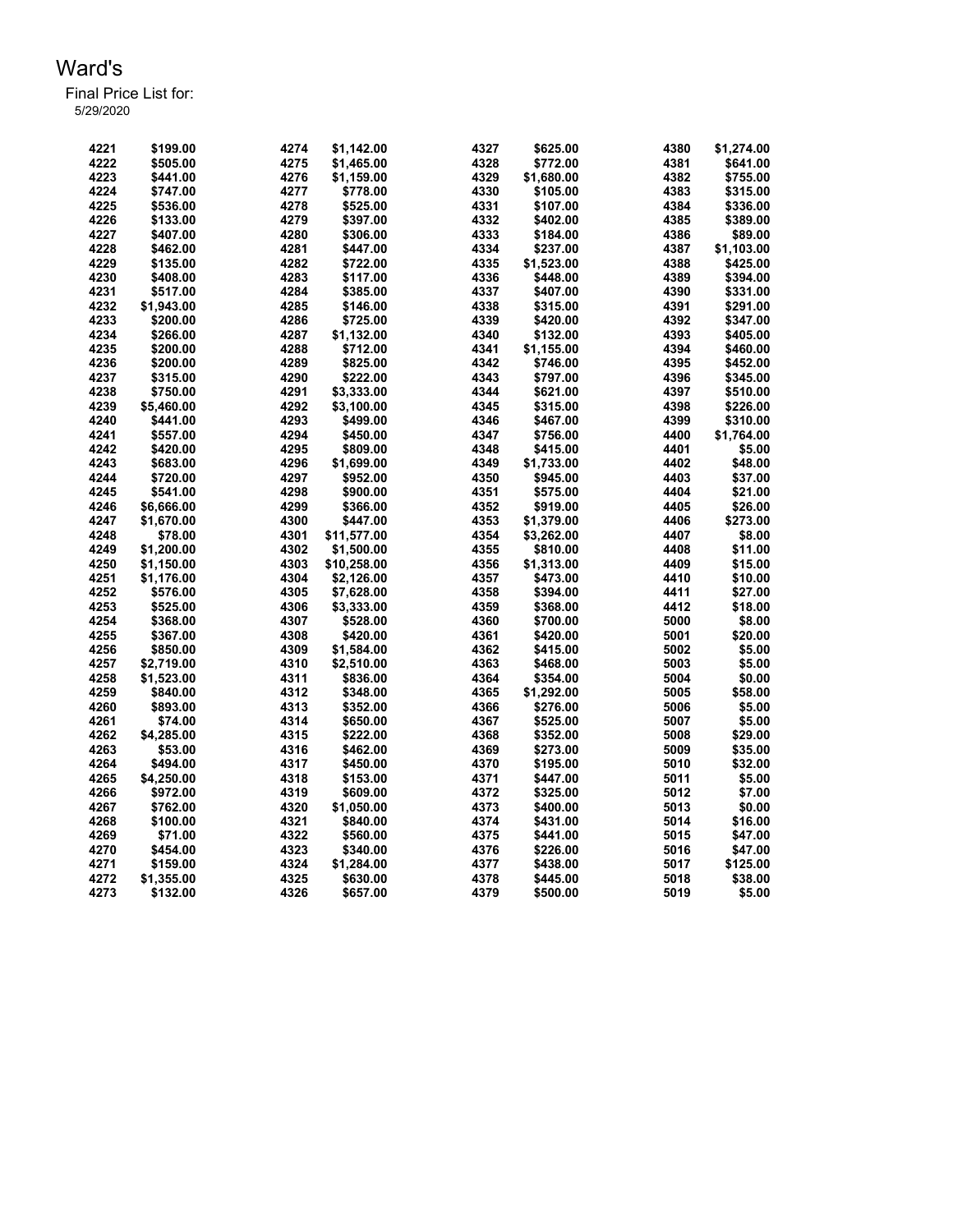| 5020 | \$7.00  | 5073 | \$56.00  | 5126 | \$44.00  | 5179 | \$24.00  |
|------|---------|------|----------|------|----------|------|----------|
| 5021 | \$17.00 | 5074 | \$17.00  | 5127 | \$32.00  | 5180 | \$58.00  |
| 5022 | \$0.00  | 5075 | \$30.00  | 5128 | \$0.00   | 5181 | \$19.00  |
| 5023 | \$5.00  | 5076 | \$26.00  | 5129 | \$20.00  | 5182 | \$52.00  |
| 5024 | \$5.00  | 5077 | \$23.00  | 5130 | \$42.00  | 5183 | \$69.00  |
| 5025 | \$12.00 | 5078 | \$13.00  | 5131 | \$53.00  | 5184 | \$42.00  |
| 5026 | \$14.00 | 5079 | \$24.00  | 5132 | \$30.00  | 5185 | \$60.00  |
| 5027 | \$18.00 | 5080 | \$16.00  | 5133 | \$20.00  | 5186 | \$25.00  |
| 5028 | \$12.00 | 5081 | \$17.00  | 5134 | \$31.00  | 5187 | \$19.00  |
| 5029 | \$17.00 | 5082 | \$7.00   | 5135 | \$32.00  | 5188 | \$55.00  |
| 5030 | \$23.00 | 5083 | \$21.00  | 5136 | \$37.00  | 5189 | \$0.00   |
| 5031 | \$16.00 | 5084 | \$8.00   | 5137 | \$130.00 | 5190 | \$39.00  |
| 5032 | \$8.00  | 5085 | \$145.00 | 5138 | \$118.00 | 5191 | \$33.00  |
| 5033 | \$12.00 | 5086 | \$8.00   | 5139 | \$21.00  | 5192 | \$15.00  |
| 5034 | \$14.00 | 5087 | \$9.00   | 5140 | \$21.00  | 5193 | \$46.00  |
| 5035 | \$10.00 | 5088 | \$8.00   | 5141 | \$40.00  | 5194 | \$58.00  |
| 5036 | \$11.00 | 5089 | \$25.00  | 5142 | \$95.00  | 5195 | \$28.00  |
| 5037 | \$9.00  | 5090 | \$22.00  | 5143 | \$21.00  | 5196 | \$104.00 |
| 5038 | \$6.00  | 5091 | \$14.00  | 5144 | \$90.00  | 5197 | \$41.00  |
| 5039 | \$0.00  | 5092 | \$25.00  | 5145 | \$33.00  | 5198 | \$18.00  |
| 5040 | \$10.00 | 5093 | \$8.00   | 5146 | \$24.00  | 5199 | \$27.00  |
| 5041 | \$16.00 | 5094 | \$39.00  | 5147 | \$41.00  | 5200 | \$24.00  |
| 5042 | \$6.00  | 5095 | \$34.00  | 5148 | \$39.00  | 5201 | \$17.00  |
| 5043 | \$0.00  | 5096 | \$20.00  | 5149 | \$41.00  | 5202 | \$49.00  |
| 5044 | \$21.00 | 5097 | \$17.00  | 5150 | \$44.00  | 5203 | \$59.00  |
| 5045 | \$32.00 | 5098 | \$31.00  | 5151 | \$44.00  | 5204 | \$129.00 |
| 5046 | \$10.00 | 5099 | \$19.00  | 5152 | \$13.00  | 5205 | \$45.00  |
| 5047 | \$5.00  | 5100 | \$7.00   | 5153 | \$26.00  | 5206 | \$27.00  |
| 5048 | \$7.00  | 5101 | \$21.00  | 5154 | \$24.00  | 5207 | \$20.00  |
| 5049 | \$6.00  | 5102 | \$7.00   | 5155 | \$21.00  | 5208 | \$23.00  |
| 5050 | \$13.00 | 5103 | \$27.00  | 5156 | \$20.00  | 5209 | \$60.00  |
| 5051 | \$13.00 | 5104 | \$9.00   | 5157 | \$59.00  | 5210 | \$23.00  |
| 5052 | \$7.00  | 5105 | \$11.00  | 5158 | \$20.00  | 5211 | \$0.00   |
| 5053 | \$12.00 | 5106 | \$20.00  | 5159 | \$40.00  | 5212 | \$237.00 |
| 5054 | \$19.00 | 5107 | \$7.00   | 5160 | \$50.00  | 5213 | \$331.00 |
| 5055 | \$25.00 | 5108 | \$9.00   | 5161 | \$10.00  | 5214 | \$45.00  |
| 5056 | \$30.00 | 5109 | \$21.00  | 5162 | \$0.00   | 5215 | \$32.00  |
| 5057 | \$27.00 | 5110 | \$9.00   | 5163 | \$32.00  | 5216 | \$25.00  |
| 5058 | \$21.00 | 5111 | \$8.00   | 5164 | \$10.00  | 5217 | \$31.00  |
| 5059 | \$23.00 | 5112 | \$21.00  | 5165 | \$10.00  | 5218 | \$6.00   |
| 5060 | \$33.00 | 5113 | \$24.00  | 5166 | \$42.00  | 5219 | \$67.00  |
| 5061 | \$32.00 | 5114 | \$26.00  | 5167 | \$11.00  | 5220 | \$0.00   |
| 5062 | \$26.00 | 5115 | \$2.00   | 5168 | \$15.00  | 5221 | \$60.00  |
| 5063 | \$34.00 | 5116 | \$0.00   | 5169 | \$11.00  | 5222 | \$0.00   |
| 5064 | \$8.00  | 5117 | \$6.00   | 5170 | \$60.00  | 5223 | \$40.00  |
| 5065 | \$13.00 | 5118 | \$45.00  | 5171 | \$16.00  | 5224 | \$37.00  |
| 5066 | \$30.00 | 5119 | \$58.00  | 5172 | \$11.00  | 5225 | \$38.00  |
| 5067 | \$15.00 | 5120 | \$16.00  | 5173 | \$40.00  | 5226 | \$0.00   |
| 5068 | \$24.00 | 5121 | \$79.00  | 5174 | \$18.00  | 5227 | \$28.00  |
| 5069 | \$14.00 | 5122 | \$32.00  | 5175 | \$23.00  | 5228 | \$15.00  |
| 5070 | \$24.00 | 5123 | \$21.00  | 5176 | \$16.00  | 5229 | \$69.00  |
| 5071 | \$27.00 | 5124 | \$31.00  | 5177 | \$15.00  | 5230 | \$66.00  |
| 5072 | \$7.00  | 5125 | \$38.00  | 5178 | \$26.00  | 5231 | \$368.00 |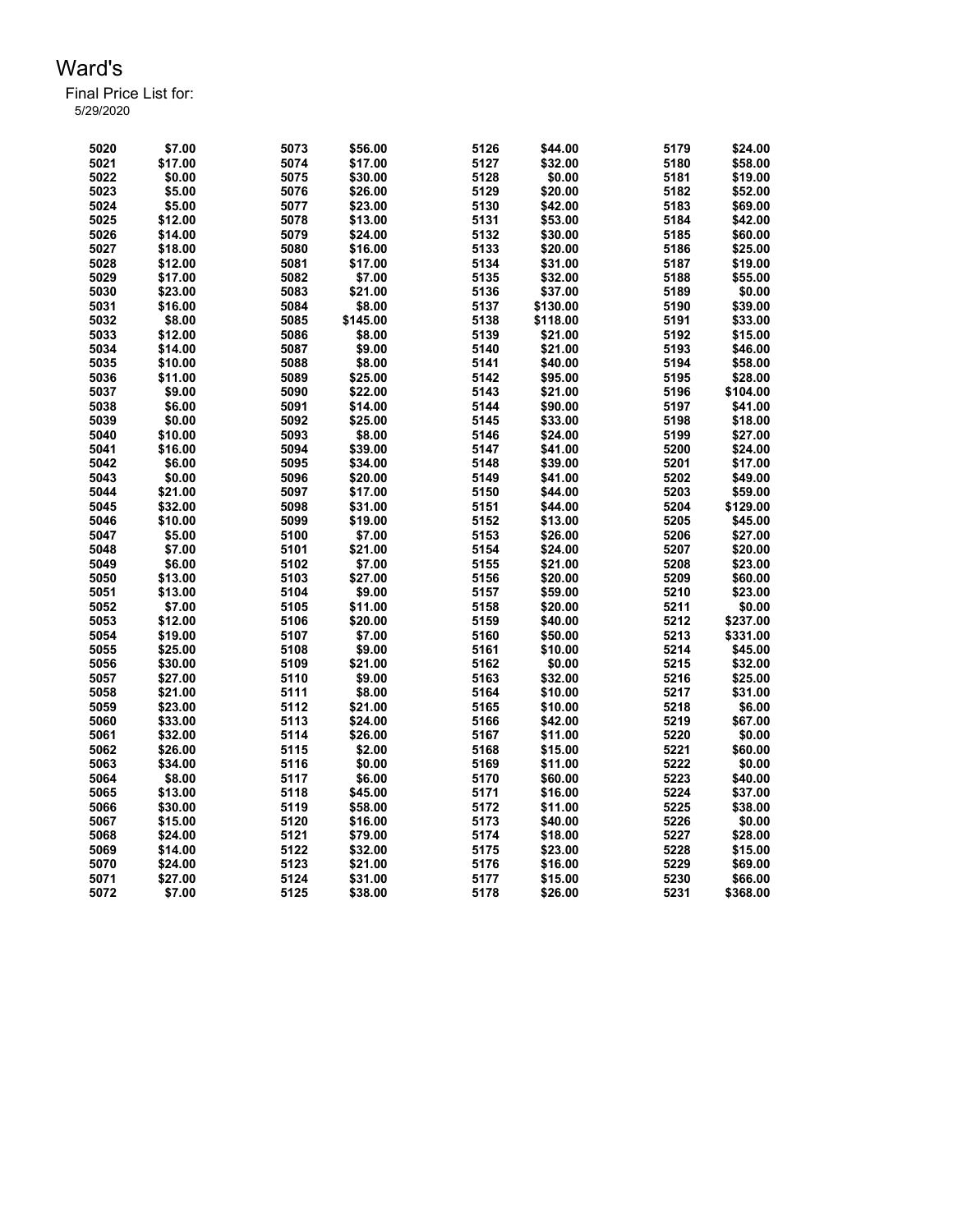| 5232 | \$0.00             | 5285         | \$15.00 | 5338         | \$24.00 | 5391         | \$27.00           |
|------|--------------------|--------------|---------|--------------|---------|--------------|-------------------|
| 5233 | \$0.00             | 5286         | \$24.00 | 5339         | \$18.00 | 5392         | \$37.00           |
| 5234 | \$54.00            | 5287         | \$23.00 | 5340         | \$92.00 | 5393         | \$24.00           |
| 5235 | \$29.00            | 5288         | \$19.00 | 5341         | \$35.00 | 5394         | \$14.00           |
| 5236 | \$1,550.00         | 5289         | \$24.00 | 5342         | \$24.00 | 5395         | \$10.00           |
| 5237 | \$153.00           | 5290         | \$35.00 | 5343         | \$15.00 | 5396         | \$11.00           |
| 5238 | \$0.00             | 5291         | \$23.00 | 5344         | \$47.00 | 5397         | \$0.00            |
| 5239 | \$81.00            | 5292         | \$32.00 | 5345         | \$81.00 | 5398         | \$5.00            |
| 5240 | \$40.00            | 5293         | \$48.00 | 5346         | \$15.00 | 5399         | \$36.00           |
| 5241 | \$49.00            | 5294         | \$16.00 | 5347         | \$27.00 | 5400         | \$21.00           |
| 5242 | \$40.00            | 5295         | \$10.00 | 5348         | \$10.00 | 5401         | \$15.00           |
| 5243 | \$95.00            | 5296         | \$5.00  | 5349         | \$0.00  | 5402         | \$14.00           |
| 5244 | \$0.00             | 5297         | \$37.00 | 5350         | \$21.00 | 5403         | \$27.00           |
| 5245 | \$53.00            | 5298         | \$24.00 | 5351         | \$28.00 | 5404         | \$20.00           |
| 5246 | \$67.00            | 5299         | \$15.00 | 5352         | \$10.00 | 5405         | \$27.00           |
| 5247 | \$95.00            | 5300         | \$57.00 | 5353         | \$58.00 | 5406         | \$15.00           |
| 5248 | \$58.00            | 5301         | \$11.00 | 5354         | \$27.00 | 5407         | \$10.00           |
| 5249 | \$47.00            | 5302         | \$25.00 | 5355         | \$30.00 | 5408         | \$17.00           |
| 5250 | \$52.00            | 5303         | \$30.00 | 5356         | \$12.00 | 5409         | \$10.00           |
| 5251 | \$48.00            | 5304         | \$39.00 | 5357         | \$21.00 | 5410         | \$12.00           |
| 5252 | \$132.00           | 5305         | \$48.00 | 5358         | \$8.00  | 5411         | \$50.00           |
| 5253 | \$37.00            | 5306         | \$39.00 | 5359         | \$13.00 | 5412         | \$10.00           |
| 5254 | \$50.00            | 5307         | \$13.00 | 5360         | \$48.00 | 5413         | \$45.00           |
| 5255 | \$30.00            | 5308         | \$10.00 | 5361         | \$15.00 | 5414         | \$37.00           |
| 5256 | \$38.00            | 5309         | \$9.00  | 5362         | \$10.00 | 5415         | \$10.00           |
| 5257 | \$70.00            | 5310         | \$31.00 | 5363         | \$0.00  | 5416         | \$10.00           |
| 5258 | \$174.00           | 5311         | \$11.00 | 5364         | \$0.00  | 5417         | \$58.00           |
| 5259 | \$117.00           | 5312         | \$10.00 | 5365         | \$13.00 | 5418         | \$155.00          |
| 5260 | \$38.00            | 5313         | \$10.00 |              | \$11.00 | 5419         | \$63.00           |
| 5261 | \$33.00            | 5314         | \$21.00 | 5366<br>5367 | \$0.00  | 5420         | \$24.00           |
| 5262 |                    |              |         |              |         |              |                   |
| 5263 | \$39.00<br>\$24.00 | 5315<br>5316 | \$33.00 | 5368         | \$15.00 | 5421<br>5422 | \$10.00<br>\$0.00 |
|      |                    |              | \$27.00 | 5369         | \$0.00  |              |                   |
| 5264 | \$38.00            | 5317         | \$21.00 | 5370         | \$0.00  | 5423         | \$36.00           |
| 5265 | \$21.00            | 5318         | \$42.00 | 5371         | \$30.00 | 5424         | \$47.00           |
| 5266 | \$38.00            | 5319         | \$11.00 | 5372         | \$0.00  | 5425         | \$10.00           |
| 5267 | \$47.00            | 5320         | \$4.00  | 5373         | \$20.00 | 5426         | \$10.00           |
| 5268 | \$15.00            | 5321         | \$31.00 | 5374         | \$36.00 | 5427         | \$10.00           |
| 5269 | \$126.00           | 5322         | \$68.00 | 5375         | \$39.00 | 5428         | \$24.00           |
| 5270 | \$15.00            | 5323         | \$10.00 | 5376         | \$39.00 | 5429         | \$10.00           |
| 5271 | \$35.00            | 5324         | \$34.00 | 5377         | \$0.00  | 5430         | \$29.00           |
| 5272 | \$16.00            | 5325         | \$10.00 | 5378         | \$20.00 | 5431         | \$28.00           |
| 5273 | \$28.00            | 5326         | \$13.00 | 5379         | \$23.00 | 5432         | \$129.00          |
| 5274 | \$11.00            | 5327         | \$16.00 | 5380         | \$32.00 | 5433         | \$86.00           |
| 5275 | \$29.00            | 5328         | \$10.00 | 5381         | \$10.00 | 5434         | \$12.00           |
| 5276 | \$10.00            | 5329         | \$10.00 | 5382         | \$21.00 | 5435         | \$116.00          |
| 5277 | \$15.00            | 5330         | \$13.00 | 5383         | \$10.00 | 5436         | \$12.00           |
| 5278 | \$22.00            | 5331         | \$54.00 | 5384         | \$27.00 | 5437         | \$12.00           |
| 5279 | \$0.00             | 5332         | \$9.00  | 5385         | \$46.00 | 5438         | \$8.00            |
| 5280 | \$0.00             | 5333         | \$10.00 | 5386         | \$32.00 | 5439         | \$37.00           |
| 5281 | \$47.00            | 5334         | \$39.00 | 5387         | \$14.00 | 5440         | \$17.00           |
| 5282 | \$10.00            | 5335         | \$10.00 | 5388         | \$24.00 | 5441         | \$16.00           |
| 5283 | \$32.00            | 5336         | \$10.00 | 5389         | \$21.00 | 5442         | \$31.00           |
| 5284 | \$23.00            | 5337         | \$21.00 | 5390         | \$0.00  | 5443         | \$0.00            |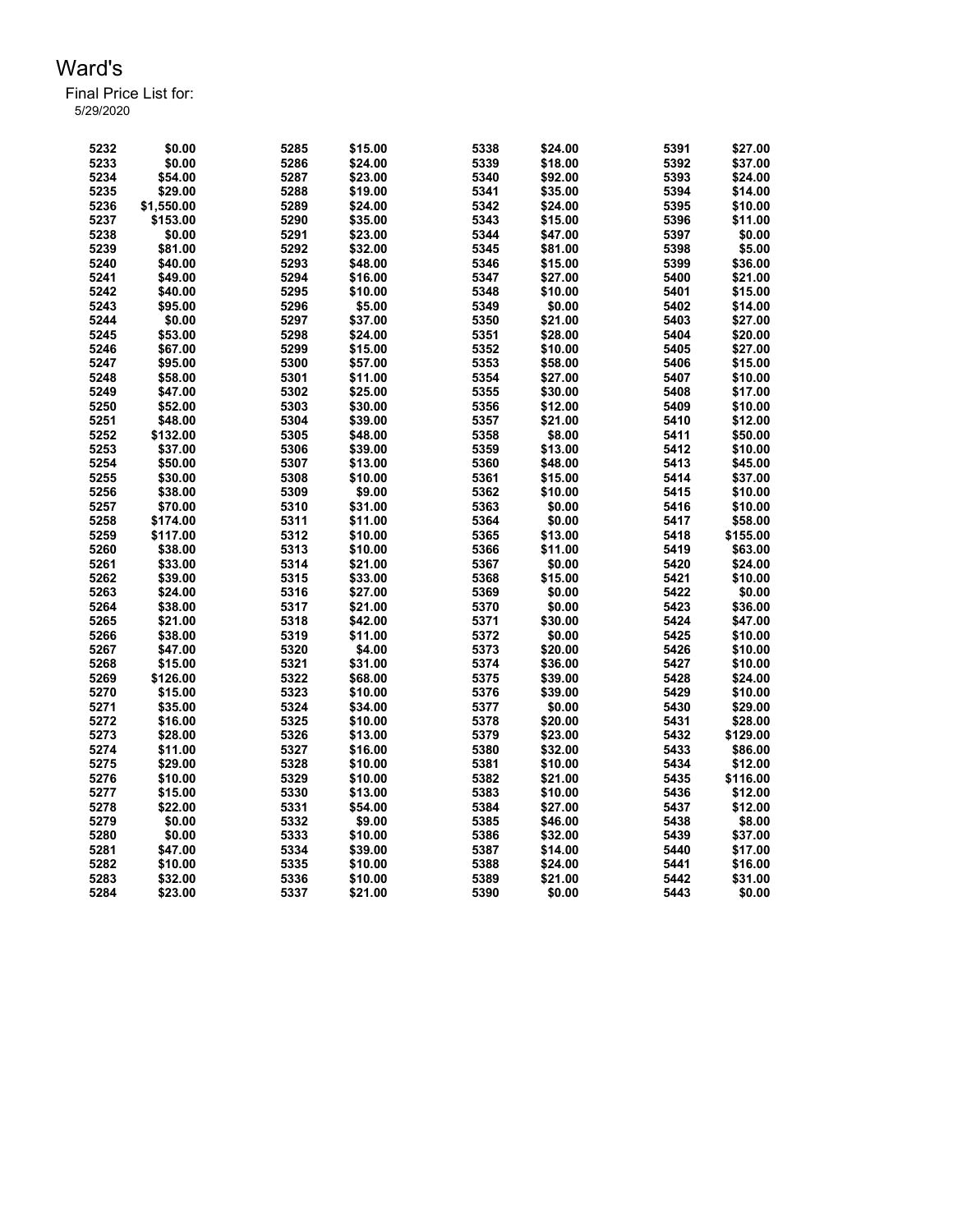| 5444 | \$0.00   | 5497 | \$0.00  | 5550 | \$15.00 | 5603 | \$30.00 |
|------|----------|------|---------|------|---------|------|---------|
| 5445 | \$40.00  | 5498 | \$10.00 | 5551 | \$11.00 | 5604 | \$16.00 |
| 5446 | \$0.00   | 5499 | \$41.00 | 5552 | \$71.00 | 5605 | \$47.00 |
| 5447 | \$15.00  | 5500 | \$24.00 | 5553 | \$24.00 | 5606 | \$20.00 |
| 5448 | \$21.00  | 5501 | \$10.00 | 5554 | \$18.00 | 5607 | \$24.00 |
| 5449 | \$70.00  | 5502 | \$21.00 | 5555 | \$20.00 | 5608 | \$47.00 |
| 5450 | \$0.00   | 5503 | \$65.00 | 5556 | \$10.00 | 5609 | \$15.00 |
| 5451 | \$0.00   | 5504 | \$17.00 | 5557 | \$0.00  | 5610 | \$0.00  |
| 5452 | \$9.00   | 5505 | \$32.00 | 5558 | \$24.00 | 5611 | \$11.00 |
| 5453 | \$13.00  | 5506 | \$0.00  | 5559 | \$29.00 | 5612 | \$15.00 |
| 5454 | \$24.00  | 5507 | \$0.00  | 5560 | \$15.00 | 5613 | \$15.00 |
|      | \$10.00  | 5508 | \$48.00 | 5561 | \$10.00 | 5614 | \$17.00 |
| 5455 | \$35.00  | 5509 | \$10.00 | 5562 |         | 5615 | \$18.00 |
| 5456 |          |      |         |      | \$23.00 |      |         |
| 5457 | \$17.00  | 5510 | \$0.00  | 5563 | \$23.00 | 5616 | \$0.00  |
| 5458 | \$24.00  | 5511 | \$23.00 | 5564 | \$23.00 | 5617 | \$13.00 |
| 5459 | \$20.00  | 5512 | \$0.00  | 5565 | \$20.00 | 5618 | \$21.00 |
| 5460 | \$10.00  | 5513 | \$13.00 | 5566 | \$30.00 | 5619 | \$18.00 |
| 5461 | \$16.00  | 5514 | \$16.00 | 5567 | \$24.00 | 5620 | \$20.00 |
| 5462 | \$58.00  | 5515 | \$50.00 | 5568 | \$11.00 | 5621 | \$0.00  |
| 5463 | \$25.00  | 5516 | \$46.00 | 5569 | \$58.00 | 5622 | \$0.00  |
| 5464 | \$41.00  | 5517 | \$0.00  | 5570 | \$47.00 | 5623 | \$10.00 |
| 5465 | \$15.00  | 5518 | \$10.00 | 5571 | \$10.00 | 5624 | \$10.00 |
| 5466 | \$57.00  | 5519 | \$0.00  | 5572 | \$10.00 | 5625 | \$0.00  |
| 5467 | \$31.00  | 5520 | \$15.00 | 5573 | \$15.00 | 5626 | \$75.00 |
| 5468 | \$16.00  | 5521 | \$48.00 | 5574 | \$21.00 | 5627 | \$16.00 |
| 5469 | \$31.00  | 5522 | \$10.00 | 5575 | \$41.00 | 5628 | \$20.00 |
| 5470 | \$28.00  | 5523 | \$34.00 | 5576 | \$30.00 | 5629 | \$18.00 |
| 5471 | \$30.00  | 5524 | \$11.00 | 5577 | \$50.00 | 5630 | \$20.00 |
| 5472 | \$26.00  | 5525 | \$0.00  | 5578 | \$50.00 | 5631 | \$0.00  |
| 5473 | \$18.00  | 5526 | \$20.00 | 5579 | \$28.00 | 5632 | \$40.00 |
| 5474 | \$23.00  | 5527 | \$0.00  | 5580 | \$16.00 | 5633 | \$79.00 |
| 5475 | \$7.00   | 5528 | \$0.00  | 5581 | \$10.00 | 5634 | \$15.00 |
| 5476 | \$10.00  | 5529 | \$30.00 | 5582 | \$10.00 | 5635 | \$20.00 |
| 5477 | \$10.00  | 5530 | \$36.00 | 5583 | \$21.00 | 5636 | \$28.00 |
| 5478 | \$10.00  | 5531 | \$11.00 | 5584 | \$46.00 | 5637 | \$27.00 |
| 5479 | \$10.00  | 5532 | \$10.00 | 5585 | \$17.00 | 5638 | \$51.00 |
| 5480 | \$0.00   | 5533 | \$0.00  | 5586 | \$5.00  | 5639 | \$25.00 |
| 5481 | \$95.00  | 5534 | \$15.00 | 5587 | \$0.00  | 5640 | \$17.00 |
| 5482 | \$25.00  | 5535 | \$10.00 | 5588 | \$15.00 | 5641 | \$16.00 |
| 5483 | \$33.00  | 5536 | \$10.00 | 5589 | \$15.00 | 5642 | \$50.00 |
| 5484 | \$657.00 | 5537 |         |      | \$46.00 | 5643 |         |
|      |          |      | \$53.00 | 5590 |         |      | \$25.00 |
| 5485 | \$0.00   | 5538 | \$15.00 | 5591 | \$44.00 | 5644 | \$20.00 |
| 5486 | \$88.00  | 5539 | \$20.00 | 5592 | \$37.00 | 5645 | \$0.00  |
| 5487 | \$13.00  | 5540 | \$15.00 | 5593 | \$15.00 | 5646 | \$16.00 |
| 5488 | \$15.00  | 5541 | \$10.00 | 5594 | \$47.00 | 5647 | \$0.00  |
| 5489 | \$0.00   | 5542 | \$71.00 | 5595 | \$50.00 | 5648 | \$27.00 |
| 5490 | \$0.00   | 5543 | \$10.00 | 5596 | \$0.00  | 5649 | \$58.00 |
| 5491 | \$6.00   | 5544 | \$30.00 | 5597 | \$81.00 | 5650 | \$0.00  |
| 5492 | \$71.00  | 5545 | \$27.00 | 5598 | \$0.00  | 5651 | \$16.00 |
| 5493 | \$0.00   | 5546 | \$15.00 | 5599 | \$16.00 | 5652 | \$21.00 |
| 5494 | \$27.00  | 5547 | \$16.00 | 5600 | \$21.00 | 5653 | \$24.00 |
| 5495 | \$10.00  | 5548 | \$0.00  | 5601 | \$29.00 | 5654 | \$13.00 |
| 5496 | \$16.00  | 5549 | \$0.00  | 5602 | \$12.00 | 5655 | \$20.00 |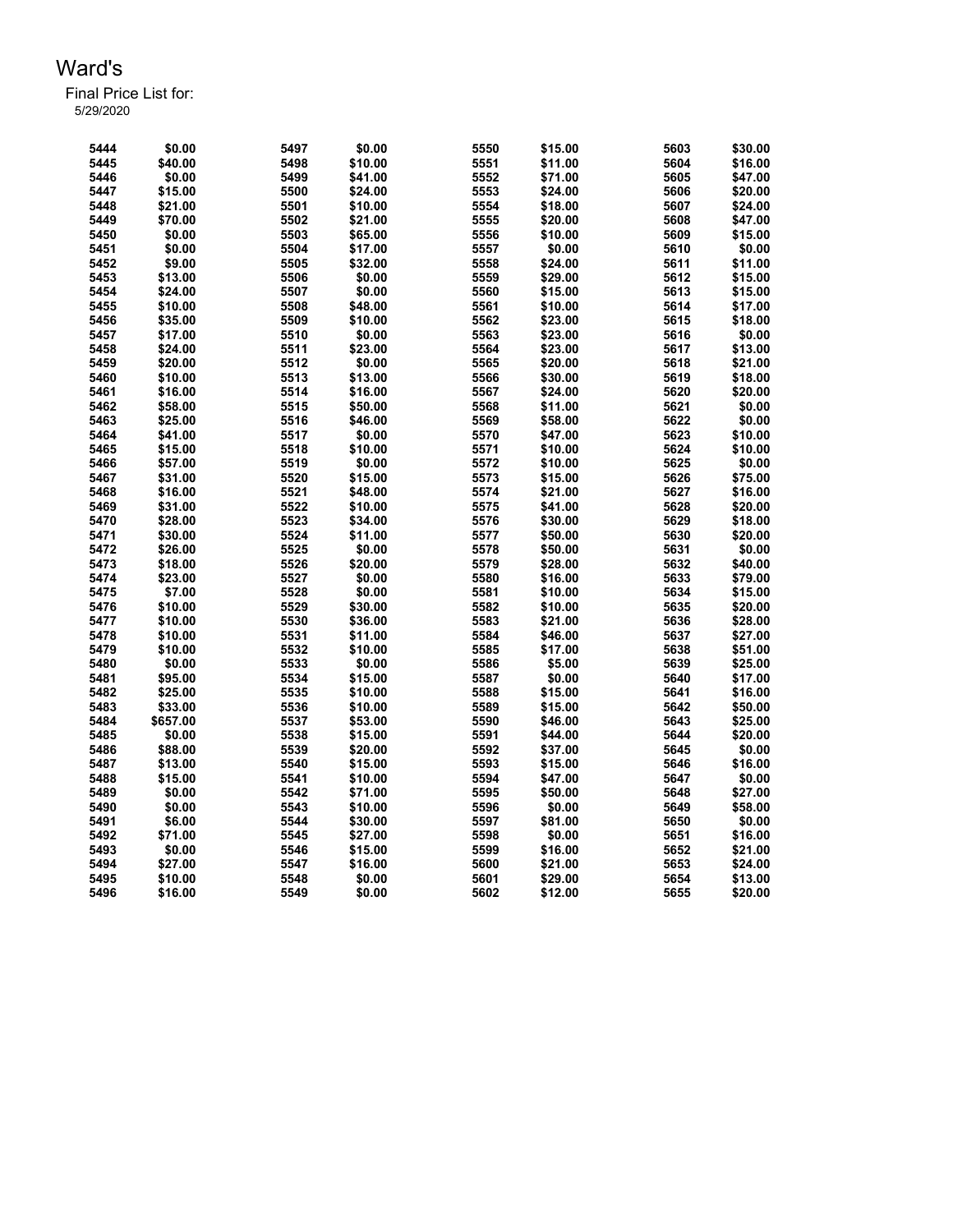| 6010 | \$150.00   | 6063 | \$20.00    | 6116 | \$1.00   | 6169         | \$10.00           |
|------|------------|------|------------|------|----------|--------------|-------------------|
| 6011 | \$522.00   | 6064 | \$30.00    | 6117 | \$132.00 | 6170         | \$5.00            |
| 6012 | \$779.00   | 6065 | \$6.00     | 6118 | \$132.00 | 6171         | \$10.00           |
| 6013 | \$587.00   | 6066 | \$38.00    | 6119 | \$158.00 | 6172         | \$34.00           |
| 6014 | \$249.00   | 6067 | \$22.00    | 6120 | \$142.00 | 6173         | \$16.00           |
| 6015 | \$1,213.00 | 6068 | \$20.00    | 6121 | \$0.00   | 6174         | \$23.00           |
| 6016 | \$155.00   | 6069 | \$5.00     | 6122 | \$5.00   | 6175         | \$10.00           |
| 6017 | \$114.00   | 6070 | \$6.00     | 6123 | \$226.00 | 6176         | \$25.00           |
| 6018 | \$210.00   | 6071 | \$16.00    | 6124 | \$203.00 | 6177         | \$0.00            |
| 6019 | \$525.00   | 6072 | \$7.00     | 6125 | \$153.00 | 6178         | \$6.00            |
| 6020 | \$735.00   | 6073 | \$5.00     | 6126 | \$48.00  | 6179         | \$5.00            |
| 6021 | \$420.00   | 6074 | \$8.00     | 6127 | \$14.00  | 6180         | \$5.00            |
| 6022 | \$184.00   | 6075 | \$50.00    | 6128 | \$147.00 | 6181         | \$6.00            |
| 6023 | \$97.00    | 6076 |            | 6129 |          |              |                   |
| 6024 |            |      | \$179.00   | 6130 | \$91.00  | 6182<br>6183 | \$10.00<br>\$7.00 |
|      | \$47.00    | 6077 | \$63.00    |      | \$14.00  |              |                   |
| 6025 | \$525.00   | 6078 | \$30.00    | 6131 | \$12.00  | 6184         | \$3.00            |
| 6026 | \$525.00   | 6079 | \$32.00    | 6132 | \$19.00  | 6185         | \$10.00           |
| 6027 | \$142.00   | 6080 | \$1,528.00 | 6133 | \$15.00  | 6186         | \$13.00           |
| 6028 | \$441.00   | 6081 | \$95.00    | 6134 | \$38.00  | 6187         | \$0.00            |
| 6029 | \$394.00   | 6082 | \$105.00   | 6135 | \$7.00   | 6188         | \$5.00            |
| 6030 | \$200.00   | 6083 | \$70.00    | 6136 | \$5.00   | 6189         | \$5.00            |
| 6031 | \$312.00   | 6084 | \$83.00    | 6137 | \$8.00   | 6190         | \$5.00            |
| 6032 | \$105.00   | 6085 | \$0.00     | 6138 | \$42.00  | 6191         | \$5.00            |
| 6033 | \$130.00   | 6086 | \$30.00    | 6139 | \$6.00   | 6192         | \$15.00           |
| 6034 | \$333.00   | 6087 | \$105.00   | 6140 | \$15.00  | 6193         | \$5.00            |
| 6035 | \$83.00    | 6088 | \$132.00   | 6141 | \$19.00  | 6194         | \$20.00           |
| 6036 | \$210.00   | 6089 | \$53.00    | 6142 | \$14.00  | 6195         | \$2.00            |
| 6037 | \$200.00   | 6090 | \$20.00    | 6143 | \$0.00   | 6196         | \$0.00            |
| 6038 | \$32.00    | 6091 | \$71.00    | 6144 | \$10.00  | 6197         | \$10.00           |
| 6039 | \$121.00   | 6092 | \$125.00   | 6145 | \$10.00  | 6198         | \$20.00           |
| 6040 | \$499.00   | 6093 | \$41.00    | 6146 | \$10.00  | 6199         | \$27.00           |
| 6041 | \$137.00   | 6094 | \$27.00    | 6147 | \$0.00   | 6200         | \$6.00            |
| 6042 | \$1,260.00 | 6095 | \$48.00    | 6148 | \$4.00   | 6201         | \$6.00            |
| 6043 | \$441.00   | 6096 | \$40.00    | 6149 | \$0.00   | 6202         | \$5.00            |
| 6044 | \$89.00    | 6097 | \$58.00    | 6150 | \$48.00  | 6203         | \$5.00            |
| 6045 | \$210.00   | 6098 | \$11.00    | 6151 | \$10.00  | 6204         | \$10.00           |
| 6046 | \$46.00    | 6099 | \$176.00   | 6152 | \$10.00  | 6205         | \$12.00           |
| 6047 | \$35.00    | 6100 | \$99.00    | 6153 | \$11.00  | 6206         | \$5.00            |
| 6048 | \$0.00     | 6101 | \$1,071.00 | 6154 | \$30.00  | 6207         | \$5.00            |
| 6049 | \$142.00   | 6102 | \$1,103.00 | 6155 | \$7.00   | 6208         | \$11.00           |
| 6050 | \$102.00   | 6103 | \$93.00    | 6156 | \$5.00   | 6209         | \$11.00           |
| 6051 | \$184.00   | 6104 | \$100.00   | 6157 | \$10.00  | 6210         | \$25.00           |
| 6052 | \$543.00   | 6105 | \$10.00    | 6158 | \$0.00   | 6211         | \$1.00            |
| 6053 | \$37.00    | 6106 | \$0.00     | 6159 | \$3.00   | 6212         | \$26.00           |
| 6054 | \$39.00    | 6107 | \$48.00    | 6160 | \$5.00   | 6213         | \$21.00           |
| 6055 | \$51.00    | 6108 | \$32.00    | 6161 | \$21.00  | 6214         | \$74.00           |
| 6056 | \$30.00    | 6109 | \$13.00    | 6162 | \$0.00   | 6215         | \$20.00           |
| 6057 | \$46.00    | 6110 |            | 6163 | \$0.00   | 6216         |                   |
|      |            |      | \$70.00    |      |          |              | \$38.00           |
| 6058 | \$20.00    | 6111 | \$19.00    | 6164 | \$10.00  | 6217         | \$27.00           |
| 6059 | \$10.00    | 6112 | \$74.00    | 6165 | \$58.00  | 6218         | \$24.00           |
| 6060 | \$16.00    | 6113 | \$142.00   | 6166 | \$6.00   | 6219         | \$38.00           |
| 6061 | \$21.00    | 6114 | \$20.00    | 6167 | \$10.00  | 6220         | \$19.00           |
| 6062 | \$20.00    | 6115 | \$13.00    | 6168 | \$21.00  | 6221         | \$12.00           |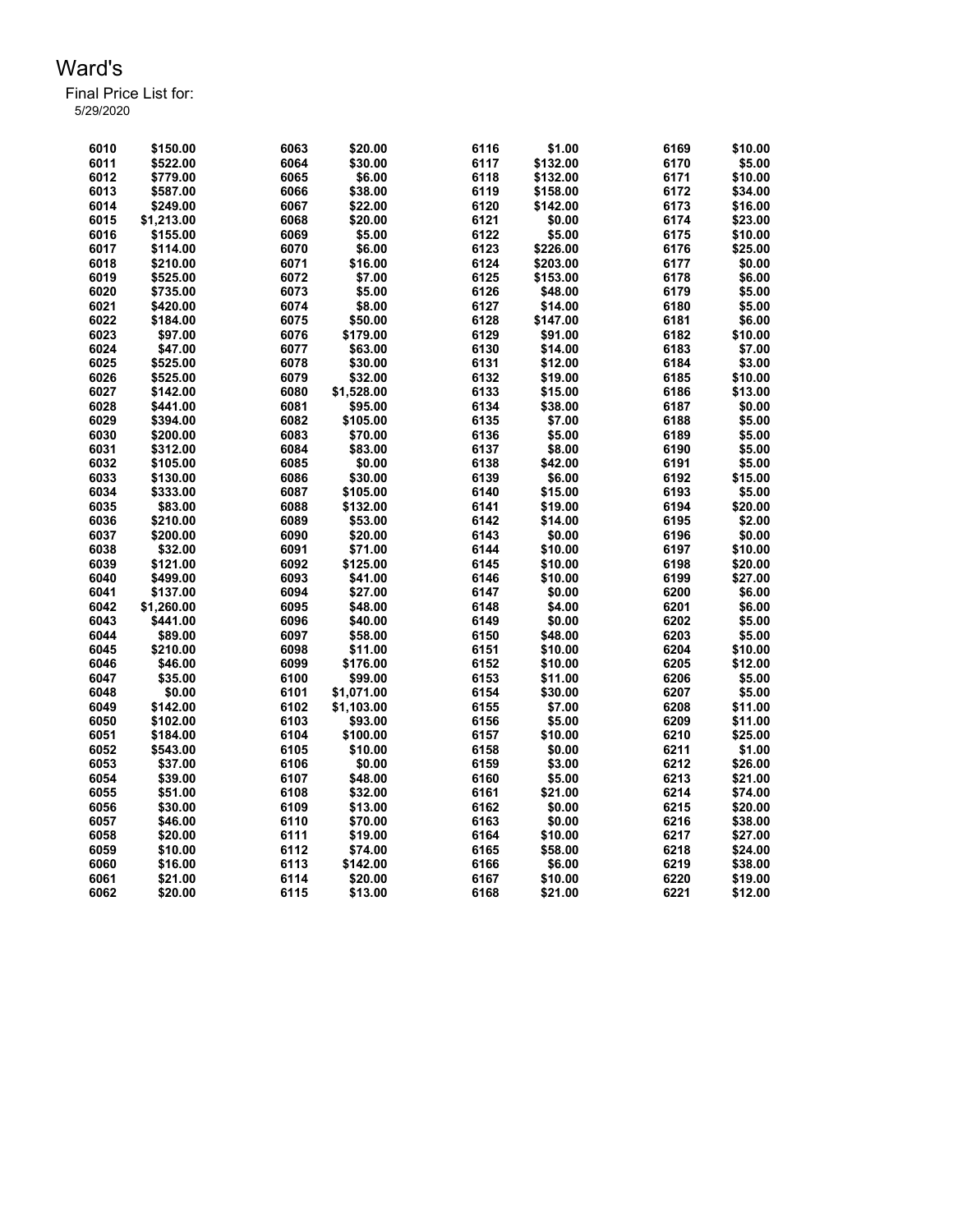| 6222 | \$38.00 | 6275 | \$4.00  | 6328 | \$3.00   | 6381 | \$3.00   |
|------|---------|------|---------|------|----------|------|----------|
| 6223 | \$28.00 | 6276 | \$1.00  | 6329 | \$3.00   | 6382 | \$2.00   |
| 6224 | \$11.00 | 6277 | \$2.00  | 6330 | \$5.00   | 6383 | \$2.00   |
| 6225 | \$11.00 | 6278 | \$5.00  | 6331 | \$14.00  | 6384 | \$0.00   |
| 6226 | \$23.00 | 6279 | \$9.00  | 6332 | \$24.00  | 6385 | \$11.00  |
| 6227 | \$12.00 | 6280 | \$2.00  | 6333 | \$1.00   | 6386 | \$12.00  |
| 6228 | \$11.00 | 6281 | \$1.00  | 6334 | \$5.00   | 6387 | \$21.00  |
| 6229 | \$11.00 | 6282 | \$1.00  | 6335 | \$5.00   | 6388 | \$5.00   |
| 6230 | \$5.00  | 6283 | \$5.00  | 6336 | \$16.00  | 6389 | \$1.00   |
| 6231 | \$6.00  | 6284 | \$3.00  | 6337 | \$1.00   | 6390 | \$5.00   |
| 6232 | \$17.00 | 6285 | \$23.00 | 6338 | \$3.00   | 6391 | \$11.00  |
| 6233 | \$12.00 | 6286 | \$12.00 | 6339 | \$53.00  | 6392 | \$13.00  |
| 6234 | \$12.00 | 6287 | \$5.00  | 6340 | \$6.00   | 6393 | \$19.00  |
| 6235 | \$12.00 | 6288 | \$3.00  | 6341 | \$10.00  | 6394 | \$19.00  |
| 6236 | \$13.00 | 6289 | \$1.00  | 6342 | \$13.00  | 6395 | \$54.00  |
| 6237 | \$13.00 | 6290 | \$11.00 | 6343 | \$37.00  | 6396 | \$0.00   |
| 6238 | \$23.00 | 6291 | \$9.00  | 6344 | \$11.00  | 6397 | \$21.00  |
| 6239 | \$6.00  | 6292 | \$5.00  | 6345 | \$1.00   | 6398 | \$21.00  |
| 6240 | \$10.00 | 6293 | \$16.00 | 6346 | \$4.00   | 6399 | \$8.00   |
| 6241 | \$16.00 | 6294 | \$5.00  | 6347 | \$5.00   | 6400 | \$3.00   |
| 6242 | \$14.00 | 6295 | \$11.00 | 6348 | \$3.00   | 6401 | \$37.00  |
| 6243 | \$80.00 | 6296 | \$12.00 | 6349 | \$32.00  | 6402 | \$15.00  |
| 6244 | \$1.00  | 6297 | \$7.00  | 6350 | \$17.00  | 6403 | \$11.00  |
| 6245 | \$1.00  | 6298 | \$19.00 | 6351 | \$76.00  | 6404 | \$10.00  |
| 6246 | \$4.00  | 6299 | \$3.00  | 6352 | \$114.00 | 6405 | \$9.00   |
| 6247 | \$1.00  | 6300 | \$11.00 | 6353 | \$11.00  | 6406 | \$1.00   |
| 6248 | \$7.00  | 6301 | \$5.00  | 6354 | \$39.00  | 6407 | \$2.00   |
| 6249 | \$1.00  | 6302 | \$29.00 | 6355 | \$16.00  | 6408 | \$1.00   |
| 6250 | \$4.00  | 6303 | \$10.00 | 6356 | \$20.00  | 6409 | \$5.00   |
| 6251 | \$12.00 | 6304 | \$2.00  | 6357 | \$11.00  | 6410 | \$11.00  |
| 6252 | \$6.00  | 6305 | \$5.00  | 6358 | \$75.00  | 6411 | \$2.00   |
| 6253 | \$14.00 | 6306 | \$3.00  | 6359 | \$0.00   | 6412 | \$1.00   |
| 6254 | \$7.00  | 6307 | \$6.00  | 6360 | \$3.00   | 6413 | \$10.00  |
| 6255 | \$8.00  | 6308 | \$25.00 | 6361 | \$8.00   | 6414 | \$3.00   |
| 6256 | \$4.00  | 6309 | \$6.00  | 6362 | \$315.00 | 6415 | \$2.00   |
| 6257 | \$3.00  | 6310 | \$10.00 | 6363 | \$6.00   | 6416 | \$2.00   |
| 6258 | \$3.00  | 6311 | \$6.00  | 6364 | \$54.00  | 6417 | \$24.00  |
| 6259 | \$1.00  | 6312 | \$14.00 | 6365 | \$158.00 | 6418 | \$16.00  |
| 6260 | \$13.00 | 6313 | \$8.00  | 6366 | \$10.00  | 6419 | \$7.00   |
| 6261 | \$7.00  | 6314 | \$5.00  | 6367 | \$9.00   | 6420 | \$5.00   |
| 6262 | \$4.00  | 6315 | \$20.00 | 6368 | \$5.00   | 6421 | \$1.00   |
| 6263 | \$6.00  | 6316 | \$21.00 | 6369 | \$5.00   | 6422 | \$1.00   |
| 6264 | \$4.00  | 6317 | \$0.00  | 6370 | \$11.00  | 6423 | \$1.00   |
| 6265 | \$1.00  | 6318 | \$0.00  | 6371 | \$10.00  | 6424 | \$6.00   |
| 6266 | \$5.00  | 6319 | \$5.00  | 6372 | \$3.00   | 6425 | \$6.00   |
| 6267 | \$1.00  | 6320 | \$26.00 | 6373 | \$13.00  | 6426 | \$3.00   |
| 6268 | \$8.00  | 6321 | \$3.00  | 6374 | \$7.00   | 6427 | \$2.00   |
| 6269 | \$3.00  | 6322 | \$5.00  | 6375 | \$7.00   | 6428 | \$213.00 |
| 6270 | \$15.00 | 6323 | \$5.00  | 6376 | \$8.00   | 6429 | \$79.00  |
| 6271 | \$4.00  | 6324 | \$3.00  | 6377 | \$32.00  | 6430 | \$145.00 |
| 6272 | \$13.00 | 6325 | \$30.00 | 6378 | \$6.00   | 6431 | \$186.00 |
| 6273 | \$7.00  | 6326 | \$3.00  | 6379 | \$3.00   | 6432 | \$184.00 |
| 6274 | \$3.00  | 6327 | \$0.00  | 6380 | \$10.00  | 6433 | \$222.00 |
|      |         |      |         |      |          |      |          |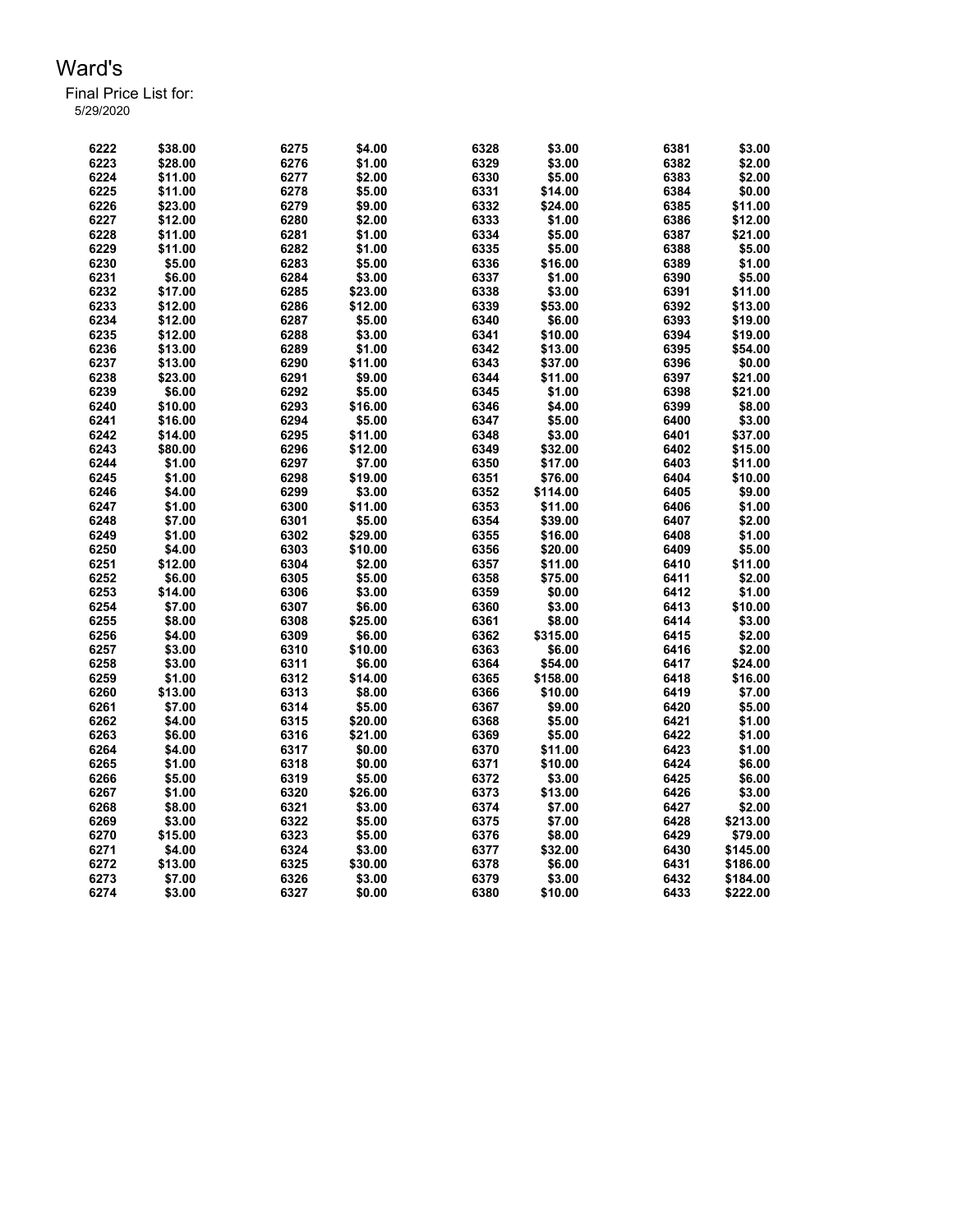| 6434 | \$100.00 | 6487 | \$12.00  | 6540 | \$26.00  | 7017 | \$91.00             |
|------|----------|------|----------|------|----------|------|---------------------|
| 6435 | \$5.00   | 6488 | \$10.00  | 6541 | \$28.00  | 7018 | \$79.00             |
| 6436 | \$5.00   | 6489 | \$10.00  | 6542 | \$17.00  | 7019 | \$79.00             |
| 6437 | \$30.00  | 6490 | \$35.00  | 6543 | \$28.00  | 7020 | \$210.00            |
| 6438 | \$5.00   | 6491 | \$30.00  | 6544 | \$27.00  | 7021 | \$16.00             |
| 6439 | \$3.00   | 6492 | \$8.00   | 6545 | \$13.00  | 7022 | \$21.00             |
| 6440 | \$6.00   | 6493 | \$15.00  | 6546 | \$31.00  | 7023 | \$32.00             |
| 6441 | \$3.00   | 6494 | \$32.00  | 6547 | \$21.00  | 7024 | \$25.00             |
| 6442 | \$5.00   | 6495 | \$35.00  | 6548 | \$31.00  | 7025 | \$12.00             |
| 6443 | \$5.00   | 6496 | \$35.00  | 6549 | \$21.00  | 7026 | \$32.00             |
| 6444 | \$6.00   | 6497 | \$9.00   | 6550 | \$57.00  | 7027 | \$5.00              |
| 6445 | \$75.00  | 6498 | \$11.00  | 6551 | \$28.00  | 7028 | \$24.00             |
| 6446 | \$113.00 | 6499 | \$98.00  | 6552 | \$35.00  | 7029 | \$24.00             |
| 6447 | \$163.00 | 6500 | \$13.00  | 6553 | \$14.00  | 7030 | \$25.00             |
| 6448 | \$38.00  | 6501 | \$6.00   | 6554 | \$6.00   | 7031 | \$38.00             |
| 6449 | \$21.00  | 6502 | \$21.00  | 6555 | \$26.00  | 7032 |                     |
| 6450 | \$53.00  | 6503 |          | 6556 | \$18.00  | 7033 | \$184.00<br>\$57.00 |
|      |          |      | \$27.00  | 6557 |          | 7034 |                     |
| 6451 | \$12.00  | 6504 | \$11.00  |      | \$7.00   | 7035 | \$81.00             |
| 6452 | \$43.00  | 6505 | \$21.00  | 6558 | \$28.00  |      | \$42.00             |
| 6453 | \$40.00  | 6506 | \$24.00  | 6559 | \$31.00  | 7036 | \$21.00             |
| 6454 | \$1.00   | 6507 | \$17.00  | 6560 | \$31.00  | 7037 | \$32.00             |
| 6455 | \$6.00   | 6508 | \$21.00  | 6561 | \$50.00  | 7038 | \$32.00             |
| 6456 | \$19.00  | 6509 | \$27.00  | 6562 | \$15.00  | 7039 | \$22.00             |
| 6457 | \$4.00   | 6510 | \$17.00  | 6563 | \$31.00  | 7040 | \$20.00             |
| 6458 | \$1.00   | 6511 | \$12.00  | 6564 | \$163.00 | 7041 | \$20.00             |
| 6459 | \$42.00  | 6512 | \$3.00   | 6565 | \$121.00 | 7042 | \$20.00             |
| 6460 | \$11.00  | 6513 | \$23.00  | 6566 | \$23.00  | 7043 | \$48.00             |
| 6461 | \$58.00  | 6514 | \$25.00  | 6567 | \$16.00  | 7044 | \$20.00             |
| 6462 | \$42.00  | 6515 | \$12.00  | 6568 | \$18.00  | 7045 | \$20.00             |
| 6463 | \$35.00  | 6516 | \$27.00  | 6569 | \$20.00  | 7046 | \$20.00             |
| 6464 | \$54.00  | 6517 | \$14.00  | 6570 | \$28.00  | 7047 | \$20.00             |
| 6465 | \$24.00  | 6518 | \$16.00  | 6571 | \$27.00  | 7048 | \$20.00             |
| 6466 | \$95.00  | 6519 | \$11.00  | 6572 | \$24.00  | 7049 | \$20.00             |
| 6467 | \$13.00  | 6520 | \$17.00  | 6573 | \$23.00  | 7050 | \$0.00              |
| 6468 | \$201.00 | 6521 | \$17.00  | 6574 | \$48.00  | 7051 | \$21.00             |
| 6469 | \$263.00 | 6522 | \$18.00  | 6575 | \$33.00  | 7052 | \$20.00             |
| 6470 | \$725.00 | 6523 | \$6.00   | 6576 | \$37.00  | 7053 | \$20.00             |
| 6471 | \$58.00  | 6524 | \$6.00   | 6577 | \$30.00  | 7054 | \$20.00             |
| 6472 | \$37.00  | 6525 | \$6.00   | 6578 | \$12.00  | 7055 | \$27.00             |
| 6473 | \$16.00  | 6526 | \$26.00  | 6579 | \$11.00  | 7056 | \$36.00             |
| 6474 | \$4.00   | 6527 | \$17.00  | 7004 | \$79.00  | 7057 | \$53.00             |
| 6475 | \$15.00  | 6528 | \$15.00  | 7005 | \$53.00  | 7058 | \$71.00             |
| 6476 | \$14.00  | 6529 | \$11.00  | 7006 | \$35.00  | 7059 | \$41.00             |
| 6477 | \$27.00  | 6530 | \$27.00  | 7007 | \$10.00  | 7060 | \$5.00              |
| 6478 | \$14.00  | 6531 | \$9.00   | 7008 | \$31.00  | 7061 | \$37.00             |
| 6479 | \$34.00  | 6532 | \$32.00  | 7009 | \$16.00  | 7062 | \$29.00             |
| 6480 | \$5.00   | 6533 | \$21.00  | 7010 | \$42.00  | 7063 | \$13.00             |
| 6481 | \$11.00  | 6534 | \$27.00  | 7011 | \$11.00  | 7064 | \$15.00             |
| 6482 | \$28.00  | 6535 | \$12.00  | 7012 | \$79.00  | 7065 | \$20.00             |
| 6483 | \$57.00  | 6536 | \$16.00  | 7013 | \$168.00 | 7066 | \$21.00             |
| 6484 | \$3.00   | 6537 | \$176.00 | 7014 | \$90.00  | 7067 | \$13.00             |
| 6485 | \$58.00  | 6538 | \$27.00  | 7015 | \$95.00  | 7068 | \$40.00             |
| 6486 | \$23.00  | 6539 | \$35.00  | 7016 | \$95.00  | 7069 | \$8.00              |
|      |          |      |          |      |          |      |                     |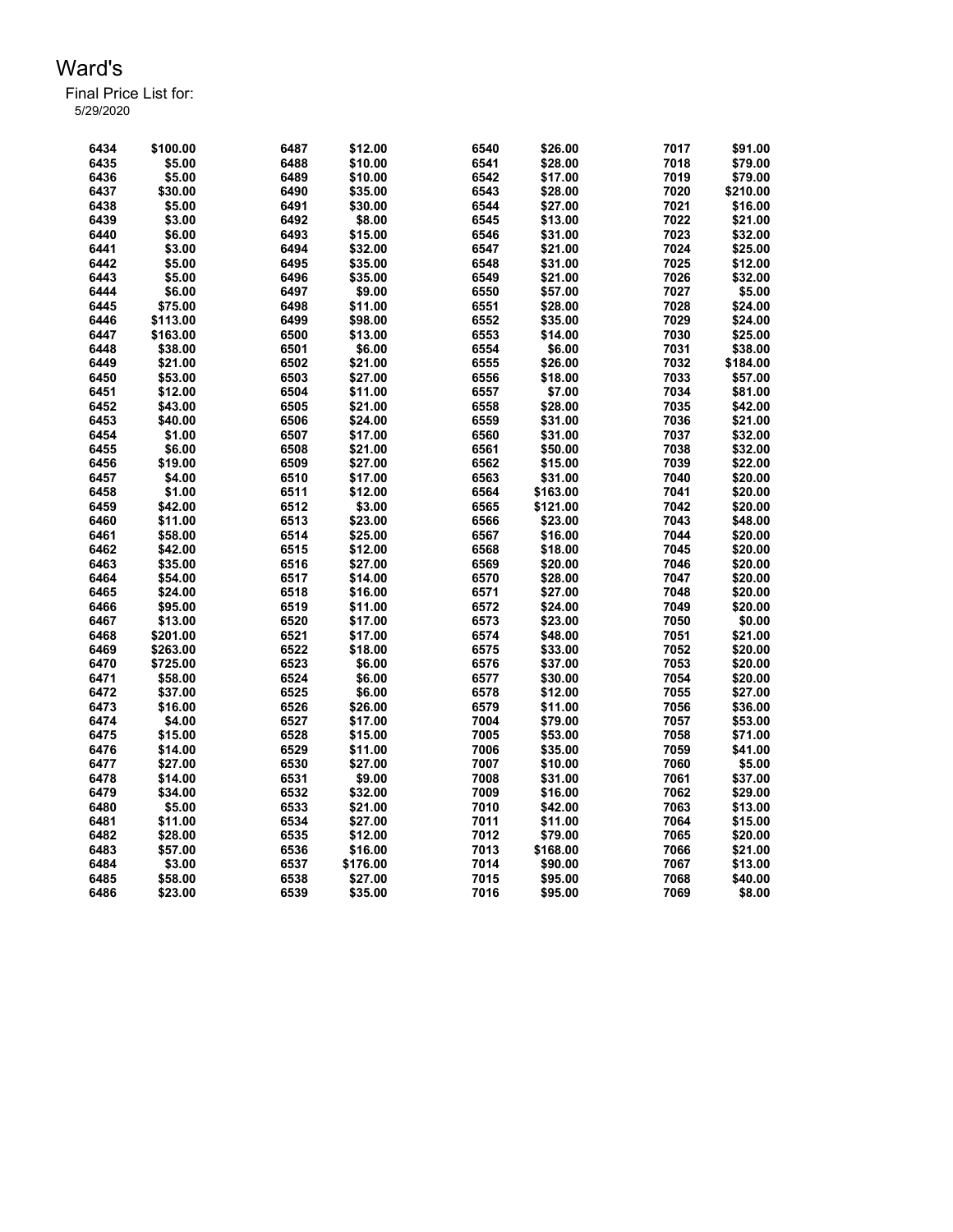| 7070 | \$16.00 | 7123 | \$13.00 | 7176 | \$0.00   | 7229 | \$37.00     |
|------|---------|------|---------|------|----------|------|-------------|
| 7071 | \$10.00 | 7124 | \$12.00 | 7177 | \$16.00  | 7230 | \$13.00     |
| 7072 | \$20.00 | 7125 | \$5.00  | 7178 | \$8.00   | 7231 | \$2.00      |
| 7073 | \$7.00  | 7126 | \$5.00  | 7179 | \$1.00   | 7232 | \$2.00      |
| 7074 | \$21.00 | 7127 | \$1.00  | 7180 | \$21.00  | 7233 | \$1.00      |
| 7075 | \$21.00 | 7128 | \$5.00  | 7181 | \$12.00  | 7234 | \$1.00      |
| 7076 | \$11.00 | 7129 | \$21.00 | 7182 | \$8.00   | 7235 | \$52.00     |
| 7077 | \$16.00 | 7130 | \$5.00  | 7183 | \$16.00  | 7236 | \$17.00     |
| 7078 | \$37.00 | 7131 | \$2.00  | 7184 | \$1.00   | 7237 | \$70.00     |
| 7079 | \$0.00  | 7132 | \$5.00  | 7185 | \$11.00  | 7238 | \$5.00      |
| 7080 | \$4.00  | 7133 | \$15.00 | 7186 | \$16.00  | 7239 | \$90.00     |
| 7081 | \$21.00 | 7134 | \$0.00  | 7187 | \$2.00   | 7240 | \$27.00     |
| 7082 | \$58.00 | 7135 | \$33.00 | 7188 | \$11.00  | 7241 | \$5.00      |
| 7083 | \$13.00 | 7136 | \$29.00 | 7189 | \$3.00   | 7242 | \$6.00      |
| 7084 | \$45.00 | 7137 | \$2.00  | 7190 | \$11.00  | 7243 | \$5.00      |
| 7085 | \$49.00 | 7138 | \$16.00 | 7191 | \$6.00   | 7244 | \$6.00      |
| 7086 | \$32.00 | 7139 | \$24.00 | 7192 | \$8.00   | 8003 | \$571.00    |
| 7087 | \$45.00 | 7140 | \$27.00 | 7193 | \$24.00  | 8004 | \$2,285.00  |
| 7088 | \$11.00 | 7141 | \$46.00 | 7194 | \$40.00  | 8005 | \$1,930.00  |
| 7089 | \$2.00  | 7142 | \$20.00 | 7195 | \$35.00  | 8006 | \$420.00    |
| 7090 | \$2.00  | 7143 |         | 7196 |          | 8007 |             |
|      |         |      | \$12.00 |      | \$5.00   |      | \$454.00    |
| 7091 | \$58.00 | 7144 | \$12.00 | 7197 | \$2.00   | 8008 | \$1,733.00  |
| 7092 | \$16.00 | 7145 | \$69.00 | 7198 | \$10.00  | 8009 | \$2,310.00  |
| 7093 | \$69.00 | 7146 | \$8.00  | 7199 | \$32.00  | 8010 | \$315.00    |
| 7094 | \$5.00  | 7147 | \$53.00 | 7200 | \$11.00  | 8011 | \$11,500.00 |
| 7095 | \$2.00  | 7148 | \$16.00 | 7201 | \$28.00  | 8012 | \$921.00    |
| 7096 | \$24.00 | 7149 | \$73.00 | 7202 | \$11.00  | 8013 | \$993.00    |
| 7097 | \$21.00 | 7150 | \$19.00 | 7203 | \$5.00   | 8014 | \$735.00    |
| 7098 | \$2.00  | 7151 | \$4.00  | 7204 | \$75.00  | 8015 | \$2,701.00  |
| 7099 | \$27.00 | 7152 | \$15.00 | 7205 | \$33.00  | 8016 | \$1,459.00  |
| 7100 | \$3.00  | 7153 | \$15.00 | 7206 | \$10.00  | 8017 | \$1,518.00  |
| 7101 | \$2.00  | 7154 | \$27.00 | 7207 | \$1.00   | 8018 | \$0.00      |
| 7102 | \$42.00 | 7155 | \$6.00  | 7208 | \$1.00   | 8019 | \$250.00    |
| 7103 | \$39.00 | 7156 | \$6.00  | 7209 | \$4.00   | 8020 | \$289.00    |
| 7104 | \$29.00 | 7157 | \$58.00 | 7210 | \$5.00   | 8021 | \$255.00    |
| 7105 | \$53.00 | 7158 | \$8.00  | 7211 | \$32.00  | 8022 | \$0.00      |
| 7106 | \$95.00 | 7159 | \$47.00 | 7212 | \$11.00  | 8023 | \$13.00     |
| 7107 | \$39.00 | 7160 | \$16.00 | 7213 | \$9.00   | 8024 | \$12.00     |
| 7108 | \$53.00 | 7161 | \$69.00 | 7214 | \$5.00   | 8025 | \$3.00      |
| 7109 | \$31.00 | 7162 | \$5.00  | 7215 | \$2.00   | 8026 | \$121.00    |
| 7110 | \$48.00 | 7163 | \$11.00 | 7216 | \$5.00   | 8027 | \$15.00     |
| 7111 | \$60.00 | 7164 | \$11.00 | 7217 | \$105.00 | 8028 | \$58.00     |
| 7112 | \$17.00 | 7165 | \$2.00  | 7218 | \$5.00   | 8029 | \$44.00     |
| 7113 | \$11.00 | 7166 | \$11.00 | 7219 | \$116.00 | 8030 | \$158.00    |
| 7114 | \$18.00 | 7167 | \$5.00  | 7220 | \$6.00   | 8031 | \$95.00     |
| 7115 | \$32.00 | 7168 | \$21.00 | 7221 | \$48.00  | 8032 | \$12.00     |
| 7116 | \$2.00  | 7169 | \$28.00 | 7222 | \$105.00 | 8033 | \$16.00     |
| 7117 | \$9.00  | 7170 | \$6.00  | 7223 | \$132.00 | 8034 | \$5.00      |
| 7118 | \$8.00  | 7171 | \$34.00 | 7224 | \$90.00  | 8035 | \$20.00     |
| 7119 | \$26.00 | 7172 | \$2.00  | 7225 | \$3.00   | 8036 | \$3.00      |
| 7120 | \$2.00  | 7173 | \$11.00 | 7226 | \$35.00  | 8037 | \$3.00      |
| 7121 | \$16.00 | 7174 | \$21.00 | 7227 | \$5.00   | 8038 | \$55.00     |
| 7122 | \$27.00 | 7175 | \$6.00  | 7228 | \$35.00  | 8039 | \$13.00     |
|      |         |      |         |      |          |      |             |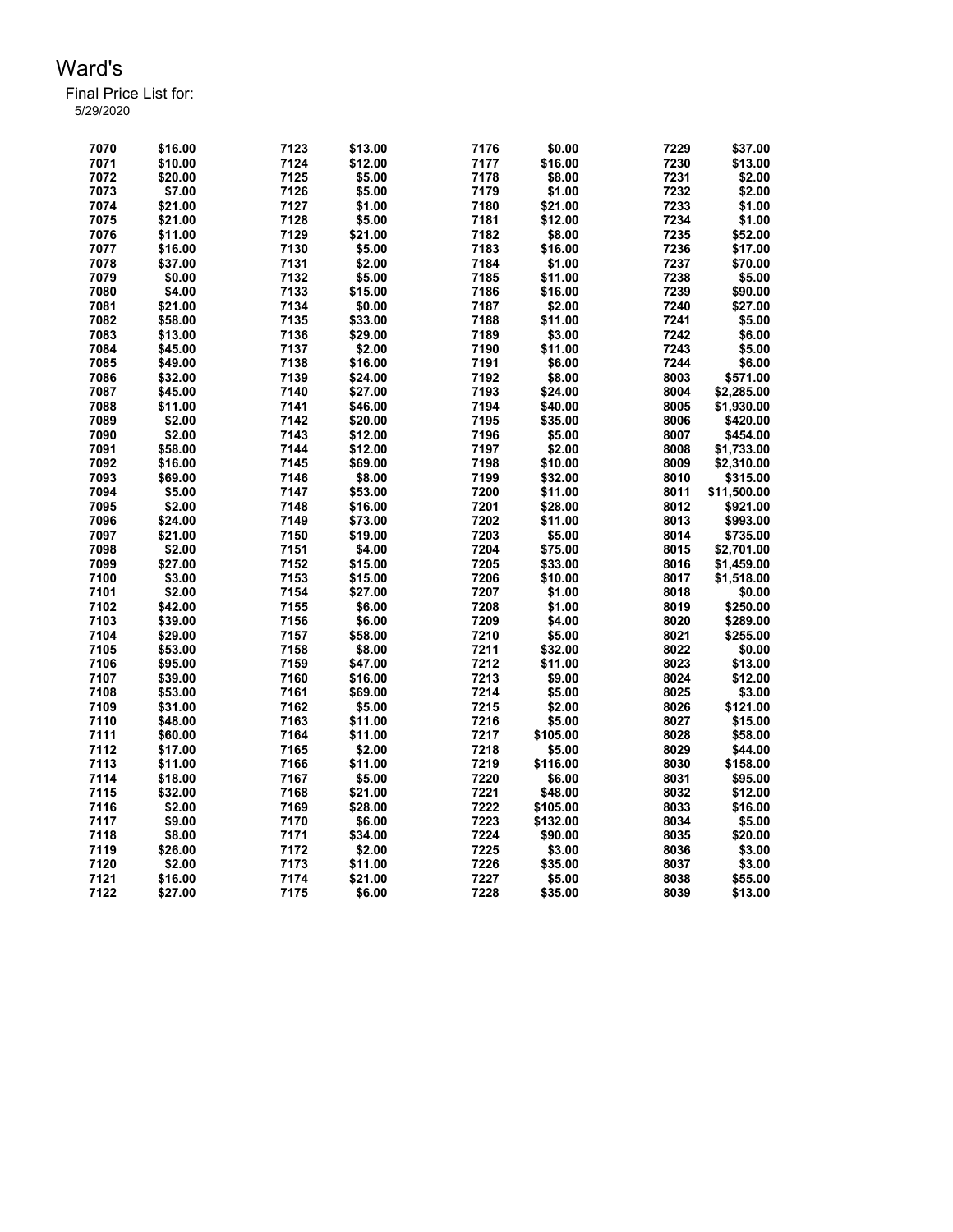| 8040 | \$7.00   | 8093 | \$21.00    | 9012 | \$13.00  | 9065 | \$29.00  |
|------|----------|------|------------|------|----------|------|----------|
| 8041 | \$48.00  | 8094 | \$25.00    | 9013 | \$32.00  | 9066 | \$34.00  |
| 8042 | \$18.00  | 8095 | \$32.00    | 9014 | \$16.00  | 9067 | \$16.00  |
| 8043 | \$147.00 | 8096 | \$10.00    | 9015 | \$16.00  | 9068 | \$11.00  |
| 8044 | \$8.00   | 8097 | \$4.00     | 9016 | \$27.00  | 9069 | \$5.00   |
| 8045 | \$3.00   | 8098 | \$3.00     | 9017 | \$16.00  | 9070 | \$8.00   |
| 8046 | \$116.00 | 8099 | \$12.00    | 9018 | \$5.00   | 9071 | \$18.00  |
| 8047 | \$123.00 | 8100 | \$10.00    | 9019 | \$13.00  | 9072 | \$15.00  |
| 8048 | \$116.00 | 8101 | \$0.00     | 9020 | \$20.00  | 9073 | \$3.00   |
| 8049 | \$193.00 | 8102 | \$14.00    | 9021 | \$8.00   | 9074 | \$83.00  |
| 8050 | \$24.00  | 8103 | \$9.00     | 9022 | \$13.00  | 9075 | \$35.00  |
| 8051 | \$5.00   | 8104 | \$33.00    | 9023 | \$37.00  | 9076 | \$27.00  |
| 8052 | \$46.00  | 8105 | \$41.00    | 9024 | \$42.00  | 9077 | \$21.00  |
| 8053 | \$21.00  | 8106 | \$132.00   | 9025 | \$21.00  | 9078 | \$51.00  |
| 8054 | \$16.00  | 8107 | \$48.00    | 9026 | \$17.00  | 9079 | \$268.00 |
| 8055 | \$11.00  | 8108 | \$0.00     | 9027 | \$19.00  | 9080 | \$27.00  |
| 8056 | \$3.00   | 8109 | \$5.00     | 9028 | \$11.00  | 9081 | \$20.00  |
| 8057 | \$0.00   | 8110 | \$11.00    | 9029 | \$16.00  | 9082 | \$45.00  |
| 8058 | \$18.00  | 8111 | \$29.00    | 9030 | \$16.00  | 9083 | \$27.00  |
| 8059 | \$0.00   | 8112 | \$5.00     | 9031 | \$21.00  | 9084 | \$105.00 |
| 8060 | \$0.00   | 8113 | \$6.00     | 9032 | \$315.00 | 9085 | \$21.00  |
| 8061 | \$0.00   | 8114 | \$26.00    | 9033 | \$17.00  | 9086 | \$33.00  |
| 8062 | \$38.00  | 8115 | \$0.00     | 9034 | \$32.00  | 9087 | \$27.00  |
| 8063 | \$15.00  | 8116 | \$10.00    | 9035 | \$15.00  | 9088 | \$12.00  |
| 8064 | \$0.00   | 8117 | \$0.00     | 9036 | \$79.00  | 9089 | \$17.00  |
| 8065 | \$1.00   | 8118 | \$11.00    | 9037 | \$16.00  | 9090 | \$48.00  |
| 8066 | \$24.00  | 8119 | \$5.00     | 9038 | \$11.00  | 9091 | \$32.00  |
| 8067 | \$27.00  | 8120 | \$32.00    | 9039 | \$10.00  | 9092 | \$27.00  |
| 8068 | \$24.00  | 8121 | \$11.00    | 9040 | \$3.00   | 9093 | \$47.00  |
| 8069 | \$32.00  | 8122 | \$1.00     | 9041 | \$11.00  | 9094 | \$210.00 |
| 8070 | \$11.00  | 8123 | \$30.00    | 9042 | \$16.00  | 9095 | \$90.00  |
| 8071 | \$7.00   | 8124 | \$0.00     | 9043 | \$22.00  | 9096 | \$147.00 |
| 8072 | \$27.00  | 8125 | \$17.00    | 9044 | \$10.00  | 9097 | \$16.00  |
| 8073 | \$11.00  | 8126 | \$4.00     | 9045 | \$16.00  | 9098 | \$27.00  |
| 8074 | \$19.00  | 8127 | \$0.00     | 9046 | \$18.00  | 9099 | \$16.00  |
| 8075 | \$16.00  | 8128 | \$5.00     | 9047 | \$10.00  | 9100 | \$15.00  |
| 8076 | \$48.00  | 8129 | \$27.00    | 9048 | \$8.00   | 9101 | \$15.00  |
| 8077 | \$160.00 | 8130 | \$28.00    | 9049 | \$14.00  | 9102 | \$17.00  |
| 8078 | \$10.00  | 8131 | \$0.00     | 9050 | \$19.00  | 9103 | \$16.00  |
| 8079 | \$0.00   | 8132 | \$29.00    | 9051 | \$11.00  | 9104 | \$16.00  |
| 8080 | \$415.00 | 8133 | \$4.00     | 9052 | \$14.00  | 9105 | \$16.00  |
| 8081 | \$34.00  | 8134 | \$121.00   | 9053 | \$28.00  | 9106 | \$42.00  |
| 8082 | \$8.00   | 8135 | \$1.00     | 9054 | \$36.00  | 9107 | \$48.00  |
| 8083 | \$54.00  | 8136 | \$38.00    | 9055 | \$10.00  | 9108 | \$5.00   |
| 8084 | \$0.00   | 8137 | \$37.00    | 9056 | \$10.00  | 9109 | \$24.00  |
| 8085 | \$34.00  | 8138 | \$12.00    | 9057 | \$11.00  | 9110 | \$53.00  |
| 8086 | \$8.00   | 8139 | \$12.00    | 9058 | \$15.00  | 9111 | \$27.00  |
| 8087 | \$65.00  | 8140 | \$12.00    | 9059 | \$5.00   | 9112 | \$40.00  |
| 8088 | \$25.00  | 8141 | \$14.00    | 9060 | \$47.00  | 9113 | \$41.00  |
| 8089 | \$23.00  | 8142 | \$24.00    | 9061 | \$40.00  | 9114 | \$30.00  |
| 8090 | \$35.00  | 9009 | \$3,000.00 | 9062 | \$15.00  | 9115 | \$44.00  |
| 8091 | \$35.00  | 9010 | \$53.00    | 9063 | \$10.00  | 9116 | \$44.00  |
| 8092 | \$32.00  | 9011 | \$7.00     | 9064 | \$41.00  | 9117 | \$18.00  |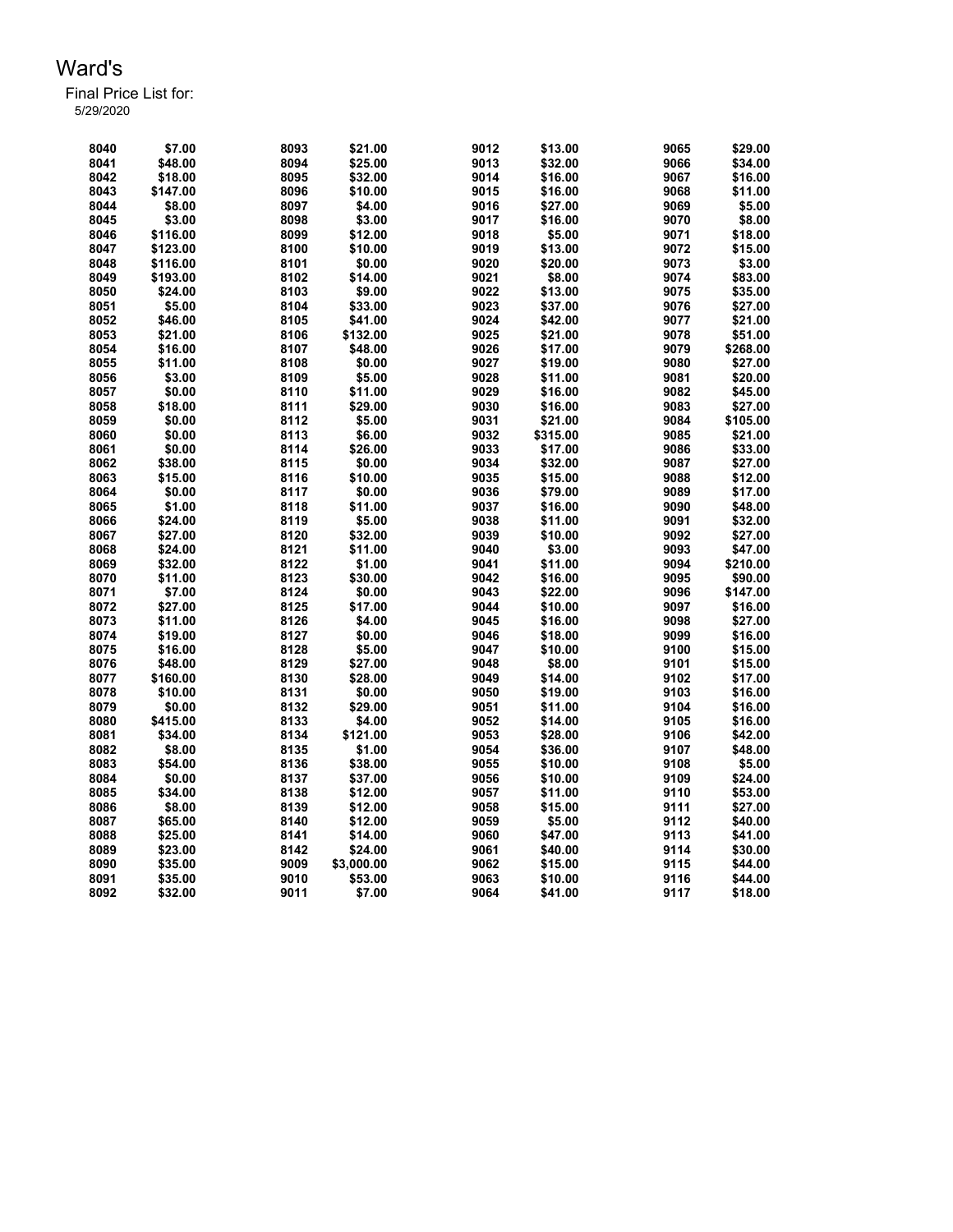| 9118 | \$24.00  | 9171 | \$15.00  | 9224 | \$87.00  | 9277 | \$70.00  |
|------|----------|------|----------|------|----------|------|----------|
| 9119 | \$50.00  | 9172 | \$65.00  | 9225 | \$15.00  | 9278 | \$0.00   |
| 9120 | \$26.00  | 9173 | \$5.00   | 9226 | \$79.00  | 9279 | \$95.00  |
| 9121 | \$50.00  | 9174 | \$11.00  | 9227 | \$67.00  | 9280 | \$58.00  |
| 9122 | \$16.00  | 9175 | \$7.00   | 9228 | \$32.00  | 9281 | \$105.00 |
| 9123 | \$12.00  | 9176 | \$189.00 | 9229 | \$27.00  | 9282 | \$163.00 |
| 9124 | \$37.00  | 9177 | \$197.00 | 9230 | \$11.00  | 9283 | \$273.00 |
| 9125 | \$50.00  | 9178 | \$16.00  | 9231 | \$27.00  | 9284 | \$45.00  |
| 9126 | \$126.00 | 9179 | \$11.00  | 9232 | \$25.00  | 9285 | \$76.00  |
| 9127 | \$0.00   | 9180 | \$32.00  | 9233 | \$142.00 | 9286 | \$39.00  |
| 9128 | \$19.00  | 9181 | \$20.00  | 9234 | \$45.00  | 9287 | \$51.00  |
| 9129 | \$80.00  | 9182 | \$12.00  | 9235 | \$11.00  | 9288 | \$35.00  |
| 9130 | \$9.00   | 9183 | \$54.00  | 9236 | \$9.00   | 9289 | \$15.00  |
| 9131 | \$13.00  | 9184 | \$23.00  | 9237 | \$13.00  | 9290 | \$8.00   |
| 9132 | \$5.00   | 9185 | \$0.00   | 9238 | \$24.00  | 9291 | \$38.00  |
| 9133 | \$20.00  | 9186 | \$21.00  | 9239 | \$9.00   | 9292 | \$18.00  |
| 9134 | \$29.00  | 9187 | \$71.00  | 9240 | \$9.00   | 9293 | \$5.00   |
| 9135 | \$13.00  | 9188 | \$47.00  | 9241 | \$19.00  | 9294 | \$19.00  |
| 9136 | \$0.00   | 9189 | \$80.00  | 9242 | \$25.00  | 9295 | \$48.00  |
| 9137 | \$3.00   | 9190 | \$28.00  | 9243 | \$16.00  | 9296 | \$15.00  |
| 9138 | \$13.00  | 9191 | \$53.00  | 9244 | \$27.00  | 9297 | \$14.00  |
| 9139 | \$7.00   | 9192 | \$0.00   | 9245 | \$25.00  | 9298 | \$10.00  |
| 9140 | \$13.00  | 9193 | \$25.00  | 9246 | \$10.00  | 9299 | \$20.00  |
| 9141 | \$47.00  | 9194 | \$10.00  | 9247 | \$10.00  | 9300 | \$20.00  |
| 9142 | \$74.00  | 9195 | \$180.00 | 9248 | \$18.00  | 9301 | \$48.00  |
| 9143 | \$11.00  | 9196 | \$40.00  | 9249 | \$21.00  | 9302 | \$20.00  |
| 9144 | \$13.00  | 9197 | \$17.00  | 9250 | \$16.00  | 9303 | \$32.00  |
| 9145 | \$19.00  | 9198 | \$28.00  | 9251 | \$27.00  | 9304 | \$32.00  |
| 9146 | \$8.00   | 9199 | \$17.00  | 9252 | \$13.00  | 9305 | \$48.00  |
| 9147 | \$11.00  | 9200 | \$16.00  | 9253 | \$21.00  | 9306 | \$27.00  |
| 9148 | \$38.00  | 9201 | \$9.00   | 9254 | \$27.00  | 9307 | \$32.00  |
| 9149 | \$7.00   | 9202 | \$16.00  | 9255 | \$19.00  | 9308 | \$21.00  |
| 9150 | \$8.00   | 9203 | \$20.00  | 9256 | \$10.00  | 9309 | \$22.00  |
| 9151 | \$13.00  | 9204 | \$45.00  | 9257 | \$132.00 | 9310 | \$24.00  |
| 9152 | \$9.00   | 9205 | \$0.00   | 9258 | \$79.00  | 9311 | \$21.00  |
| 9153 | \$24.00  | 9206 | \$21.00  | 9259 | \$5.00   | 9312 | \$29.00  |
| 9154 | \$27.00  | 9207 | \$0.00   | 9260 | \$18.00  | 9313 | \$20.00  |
| 9155 | \$6.00   | 9208 | \$0.00   | 9261 | \$58.00  | 9314 | \$263.00 |
| 9156 | \$10.00  | 9209 | \$42.00  | 9262 | \$3.00   | 9315 | \$135.00 |
| 9157 | \$26.00  | 9210 | \$44.00  | 9263 | \$0.00   | 9316 | \$63.00  |
| 9158 | \$24.00  | 9211 | \$154.00 | 9264 | \$6.00   | 9317 | \$53.00  |
| 9159 | \$11.00  | 9212 | \$479.00 | 9265 | \$8.00   | 9318 | \$5.00   |
| 9160 | \$21.00  | 9213 | \$84.00  | 9266 | \$30.00  | 9319 | \$0.00   |
| 9161 | \$117.00 | 9214 | \$16.00  | 9267 | \$15.00  | 9320 | \$8.00   |
| 9162 | \$3.00   | 9215 | \$53.00  | 9268 | \$11.00  | 9321 | \$19.00  |
| 9163 | \$10.00  | 9216 | \$28.00  | 9269 | \$30.00  | 9322 | \$3.00   |
| 9164 | \$8.00   | 9217 | \$146.00 | 9270 | \$69.00  | 9323 | \$11.00  |
| 9165 | \$0.00   | 9218 | \$58.00  | 9271 | \$73.00  | 9324 | \$10.00  |
| 9166 | \$6.00   | 9219 | \$30.00  | 9272 | \$69.00  | 9325 | \$3.00   |
| 9167 | \$30.00  | 9220 | \$52.00  | 9273 | \$20.00  | 9326 | \$13.00  |
| 9168 | \$12.00  | 9221 | \$38.00  | 9274 | \$20.00  | 9327 | \$3.00   |
| 9169 | \$13.00  | 9222 | \$79.00  | 9275 | \$20.00  | 9328 | \$13.00  |
| 9170 | \$17.00  | 9223 | \$18.00  | 9276 | \$27.00  | 9329 | \$10.00  |
|      |          |      |          |      |          |      |          |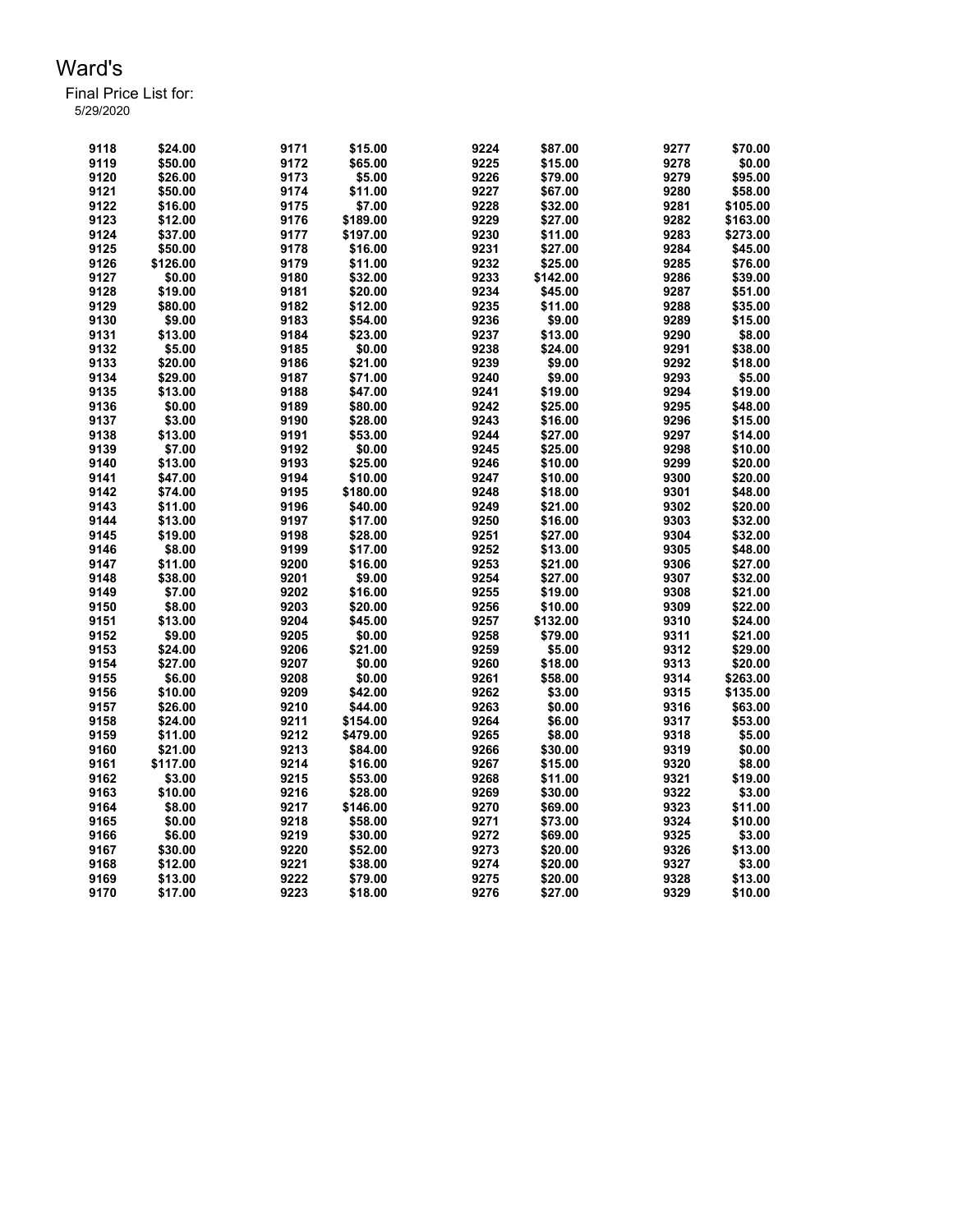| 9330 | \$36.00            | 9383 | \$8.00   | 9436 | \$20.00    | 9489 | \$11.00  |
|------|--------------------|------|----------|------|------------|------|----------|
| 9331 | \$10.00            | 9384 | \$30.00  | 9437 | \$123.00   | 9490 | \$42.00  |
| 9332 | \$58.00            | 9385 | \$0.00   | 9438 | \$0.00     | 9491 | \$48.00  |
| 9333 | \$0.00             | 9386 | \$125.00 | 9439 | \$11.00    | 9492 | \$13.00  |
| 9334 | \$66.00            | 9387 | \$0.00   | 9440 | \$30.00    | 9493 | \$12.00  |
| 9335 | \$20.00            | 9388 | \$41.00  | 9441 | \$120.00   | 9494 | \$8.00   |
| 9336 | \$30.00            | 9389 | \$60.00  | 9442 | \$10.00    | 9495 | \$13.00  |
| 9337 | \$27.00            | 9390 | \$28.00  | 9443 | \$30.00    | 9496 | \$0.00   |
| 9338 | \$10.00            | 9391 | \$69.00  | 9444 | \$31.00    | 9497 | \$37.00  |
| 9339 | \$48.00            | 9392 | \$10.00  | 9445 | \$28.00    | 9498 | \$37.00  |
| 9340 | \$13.00            | 9393 | \$18.00  | 9446 | \$11.00    | 9499 | \$32.00  |
| 9341 | \$12.00            | 9394 | \$11.00  | 9447 | \$6.00     | 9500 | \$1.00   |
| 9342 | \$0.00             | 9395 | \$17.00  | 9448 | \$0.00     | 9501 | \$23.00  |
| 9343 | \$0.00             | 9396 | \$17.00  | 9449 | \$13.00    | 9502 | \$0.00   |
| 9344 | \$12.00            | 9397 | \$16.00  | 9450 | \$79.00    | 9503 | \$44.00  |
| 9345 | \$16.00            | 9398 | \$17.00  | 9451 | \$37.00    | 9504 | \$25.00  |
| 9346 | \$22.00            | 9399 | \$19.00  | 9452 | \$8.00     | 9505 | \$0.00   |
| 9347 | \$16.00            | 9400 | \$10.00  | 9453 | \$3.00     | 9506 | \$0.00   |
| 9348 | \$10.00            | 9401 | \$17.00  | 9454 | \$29.00    | 9507 | \$11.00  |
| 9349 | \$3.00             | 9402 | \$9.00   | 9455 | \$108.00   | 9508 | \$63.00  |
| 9350 |                    | 9403 | \$5.00   | 9456 | \$10.00    | 9509 | \$72.00  |
| 9351 | \$2.00<br>\$279.00 | 9404 | \$5.00   | 9457 | \$16.00    | 9510 | \$16.00  |
|      |                    |      |          |      | \$3.00     |      |          |
| 9352 | \$132.00           | 9405 | \$7.00   | 9458 |            | 9511 | \$16.00  |
| 9353 | \$601.00           | 9406 | \$8.00   | 9459 | \$108.00   | 9512 | \$54.00  |
| 9354 | \$226.00           | 9407 | \$3.00   | 9460 | \$56.00    | 9513 | \$18.00  |
| 9355 | \$58.00            | 9408 | \$33.00  | 9461 | \$6.00     | 9514 | \$25.00  |
| 9356 | \$25.00            | 9409 | \$93.00  | 9462 | \$29.00    | 9515 | \$37.00  |
| 9357 | \$58.00            | 9410 | \$45.00  | 9463 | \$29.00    | 9516 | \$15.00  |
| 9358 | \$65.00            | 9411 | \$125.00 | 9464 | \$9.00     | 9517 | \$56.00  |
| 9359 | \$100.00           | 9412 | \$112.00 | 9465 | \$8.00     | 9518 | \$65.00  |
| 9360 | \$25.00            | 9413 | \$32.00  | 9466 | \$8.00     | 9519 | \$66.00  |
| 9361 | \$10.00            | 9414 | \$15.00  | 9467 | \$20.00    | 9520 | \$37.00  |
| 9362 | \$84.00            | 9415 | \$48.00  | 9468 | \$11.00    | 9521 | \$163.00 |
| 9363 | \$215.00           | 9416 | \$0.00   | 9469 | \$48.00    | 9522 | \$35.00  |
| 9364 | \$95.00            | 9417 | \$10.00  | 9470 | \$933.00   | 9523 | \$70.00  |
| 9365 | \$88.00            | 9418 | \$6.00   | 9471 | \$535.00   | 9524 | \$53.00  |
| 9366 | \$9.00             | 9419 | \$18.00  | 9472 | \$125.00   | 9525 | \$3.00   |
| 9367 | \$23.00            | 9420 | \$15.00  | 9473 | \$131.00   | 9526 | \$21.00  |
| 9368 | \$23.00            | 9421 | \$34.00  | 9474 | \$15.00    | 9527 | \$15.00  |
| 9369 | \$17.00            | 9422 | \$0.00   | 9475 | \$2.00     | 9528 | \$0.00   |
| 9370 | \$15.00            | 9423 | \$44.00  | 9476 | \$5.00     | 9529 | \$147.00 |
| 9371 | \$17.00            | 9424 | \$45.00  | 9477 | \$10.00    | 9530 | \$176.00 |
| 9372 | \$21.00            | 9425 | \$5.00   | 9478 | \$10.00    | 9531 | \$247.00 |
| 9373 | \$3.00             | 9426 | \$8.00   | 9479 | \$105.00   | 9532 | \$90.00  |
| 9374 | \$12.00            | 9427 | \$6.00   | 9480 | \$1,428.00 | 9533 | \$150.00 |
| 9375 | \$4.00             | 9428 | \$0.00   | 9481 | \$53.00    | 9534 | \$51.00  |
| 9376 | \$10.00            | 9429 | \$5.00   | 9482 | \$21.00    | 9535 | \$65.00  |
| 9377 | \$0.00             | 9430 | \$8.00   | 9483 | \$11.00    | 9536 | \$24.00  |
| 9378 | \$0.00             | 9431 | \$21.00  | 9484 | \$11.00    | 9537 | \$5.00   |
| 9379 | \$68.00            | 9432 | \$53.00  | 9485 | \$21.00    | 9538 | \$51.00  |
| 9380 | \$25.00            | 9433 | \$35.00  | 9486 | \$37.00    | 9539 | \$60.00  |
| 9381 | \$1,056.00         | 9434 | \$58.00  | 9487 | \$37.00    | 9540 | \$132.00 |
| 9382 | \$51.00            | 9435 | \$58.00  | 9488 | \$45.00    | 9541 | \$90.00  |